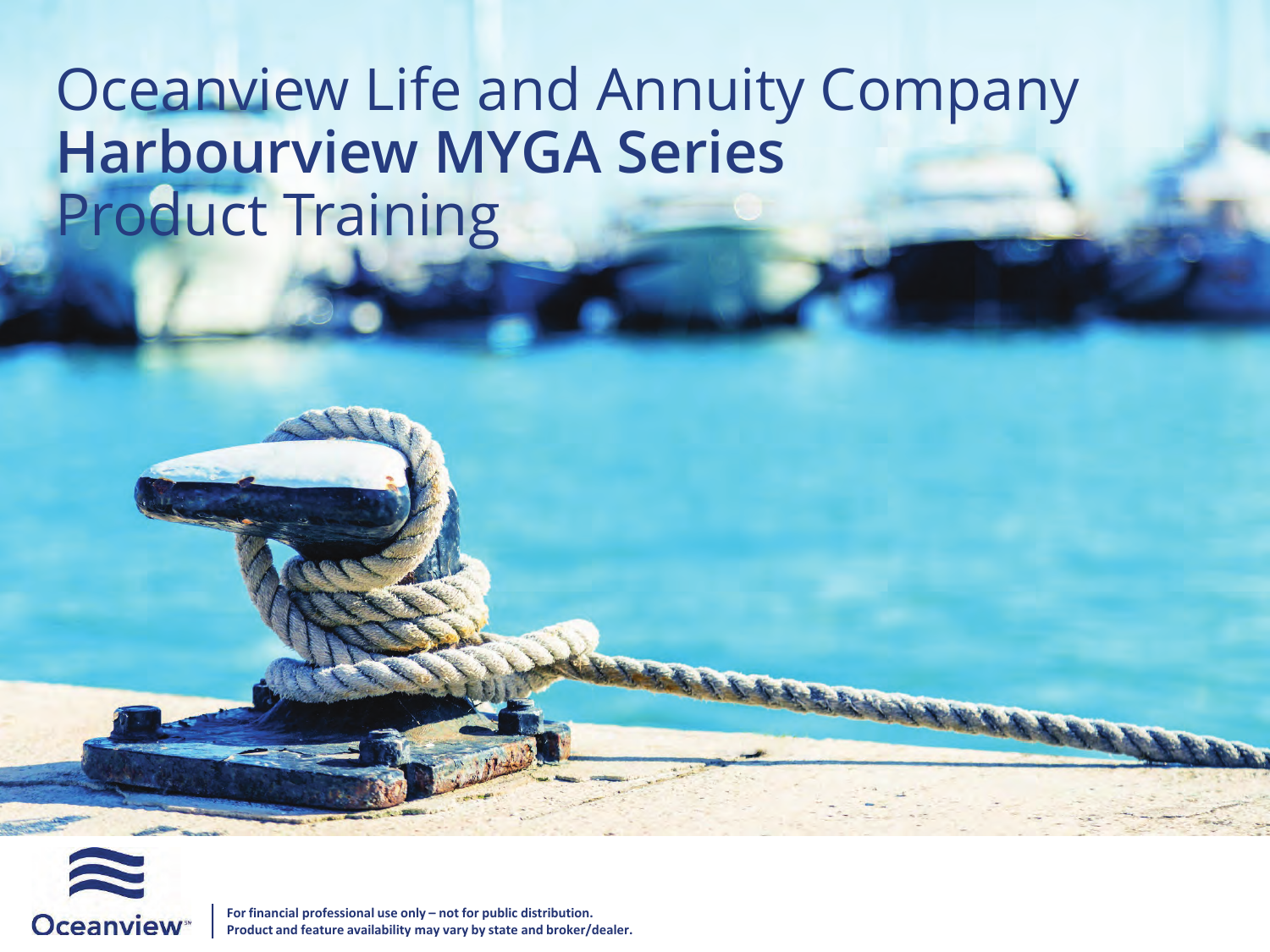#### **OCEANVIEW LIFE AND ANNUITY COMPANY**

### **Harbourview Series Multi-Year Guaranteed Annuity (MYGA)**

#### A SINGLE PREMIUM DEFERRED FIXED ANNUITY CONTRACT

Product and feature availability may vary by state.



**For financial professional use only – not for public distribution. Product and feature availability may vary by state and broker/dealer.** Policy form ICC19 OLA SPDA-3, 5, 7, 10 *Rev. 12/19*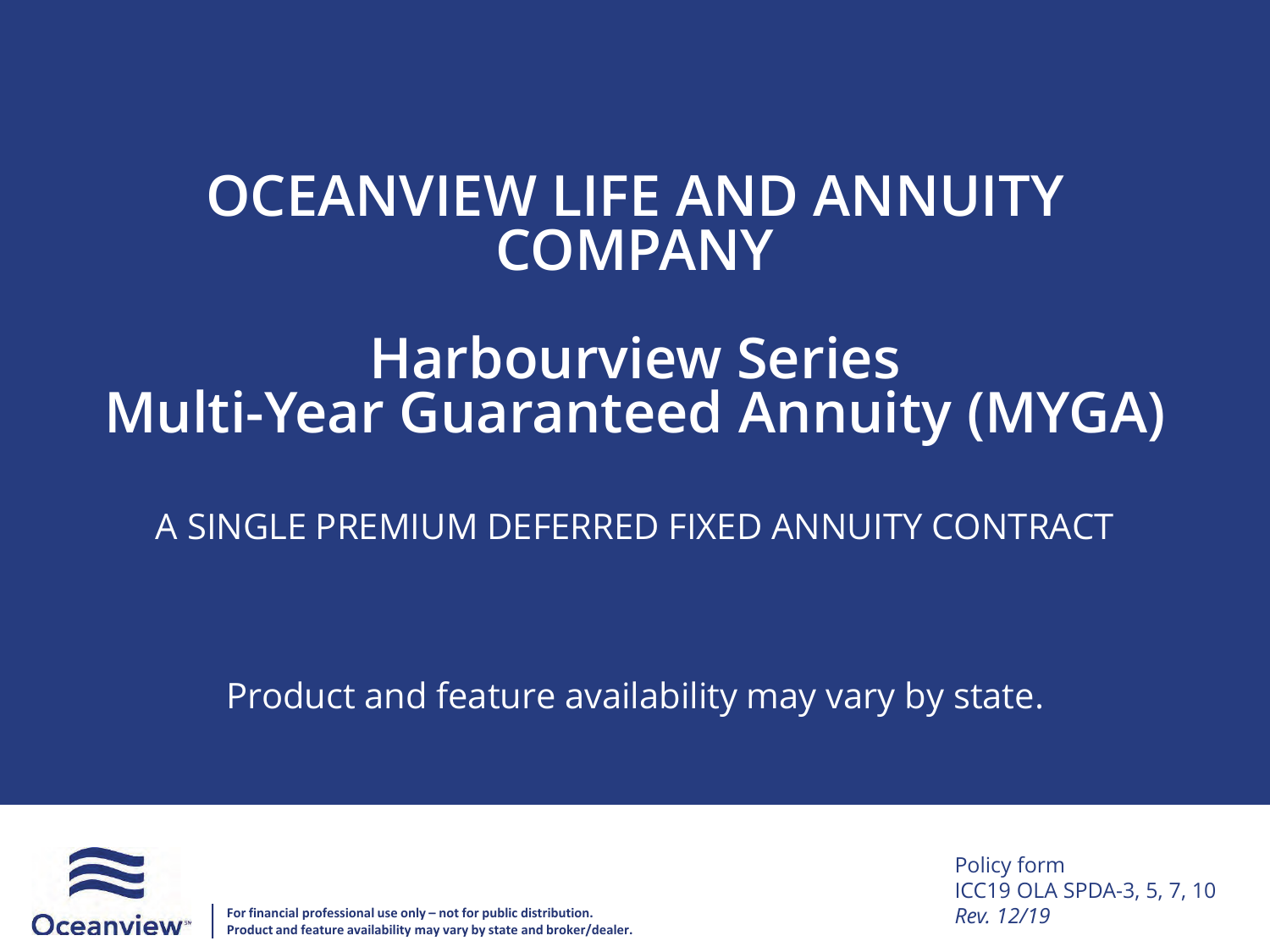

#### **Why use a MYGA?**

### **Who's right for a MYGA?**

#### **Contract Features**







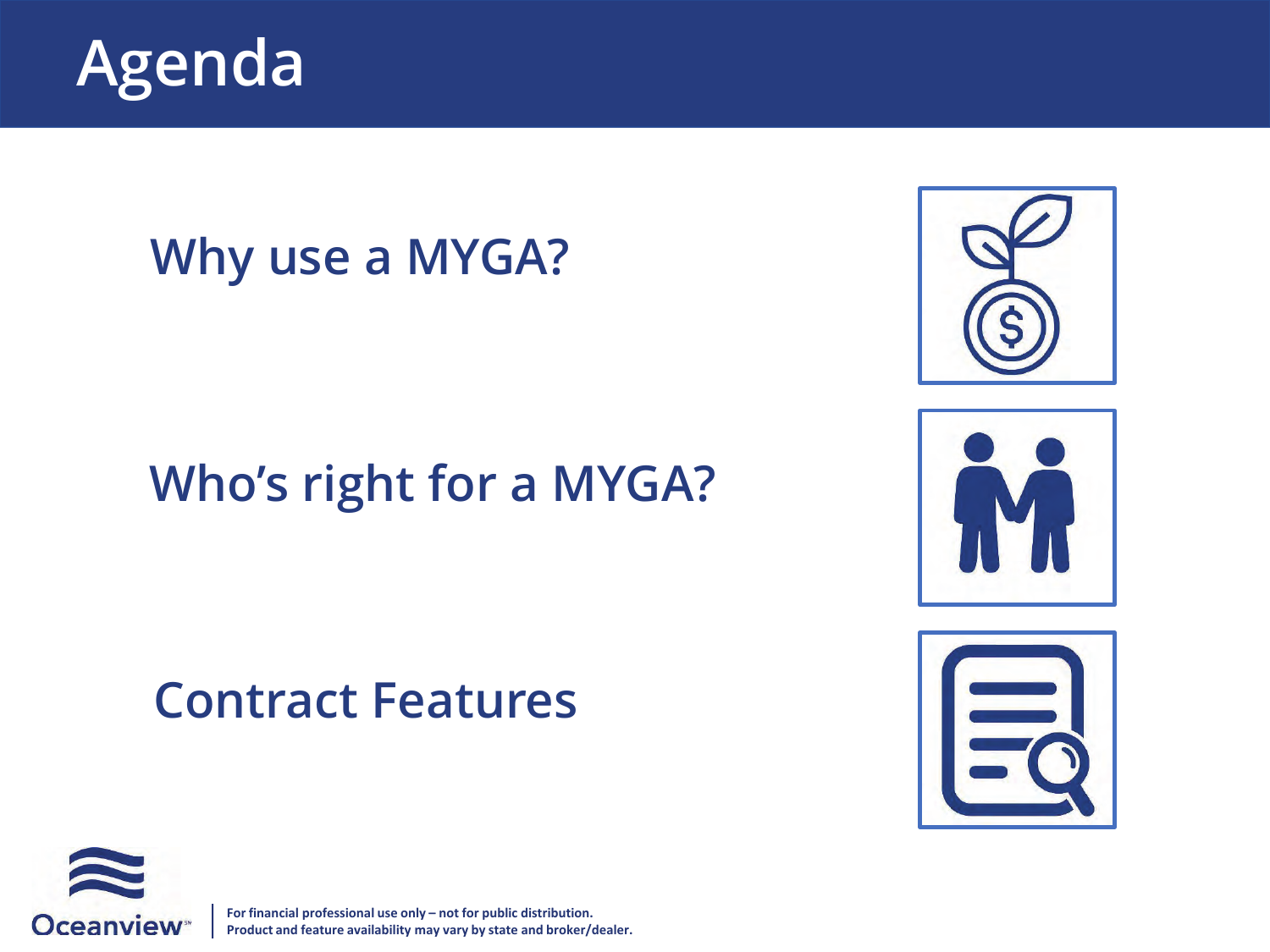# **Why use a MYGA?**



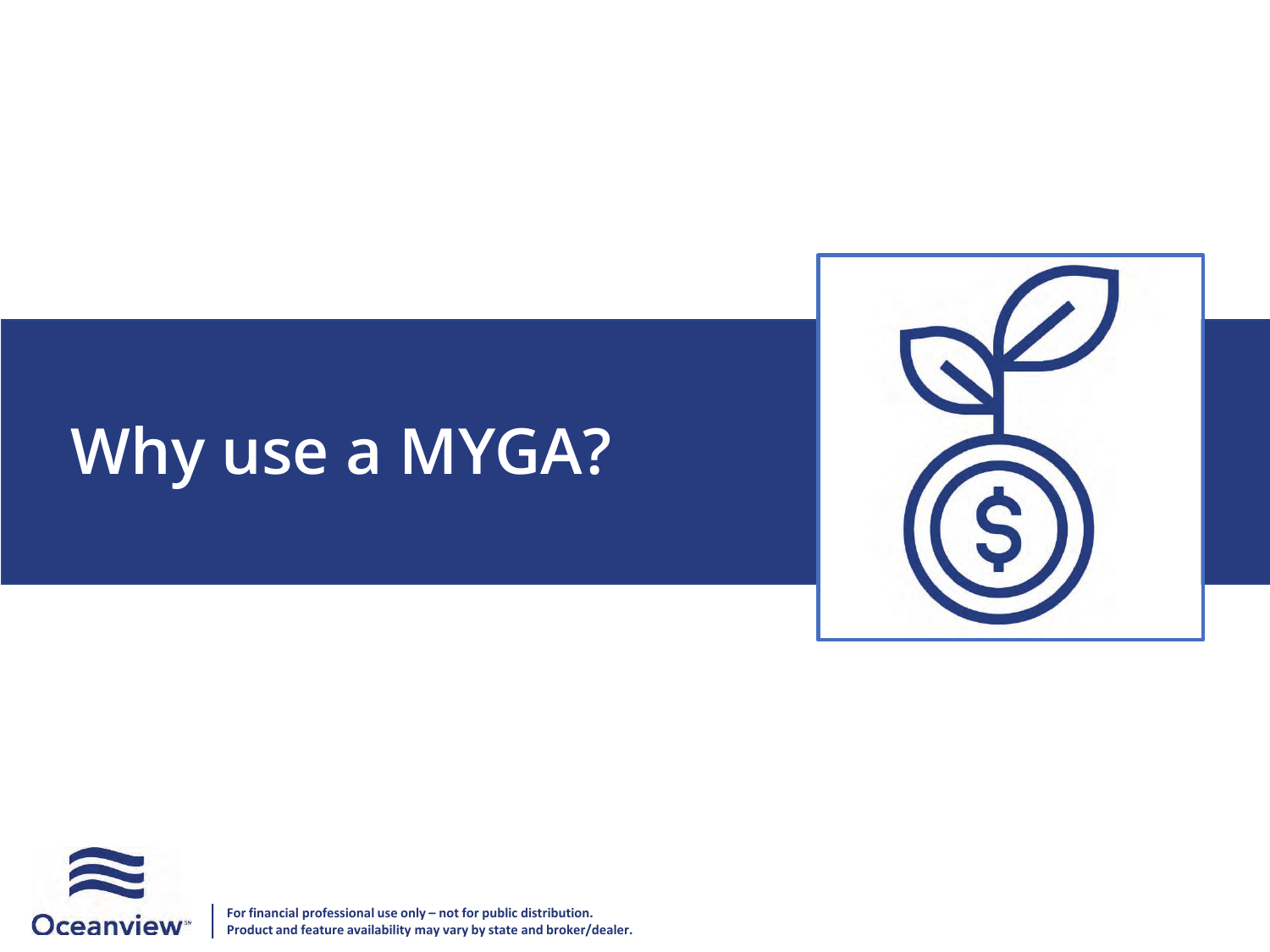# **Why use a MYGA?**

**As a retirement planning tool to provide:**

- **Principal Protection**
- Guaranteed Interest Rates
- **Tax Deferred Earnings**
- **Flexible Annuitization & Settlement Options**
- Death Benefits For Beneficiaries

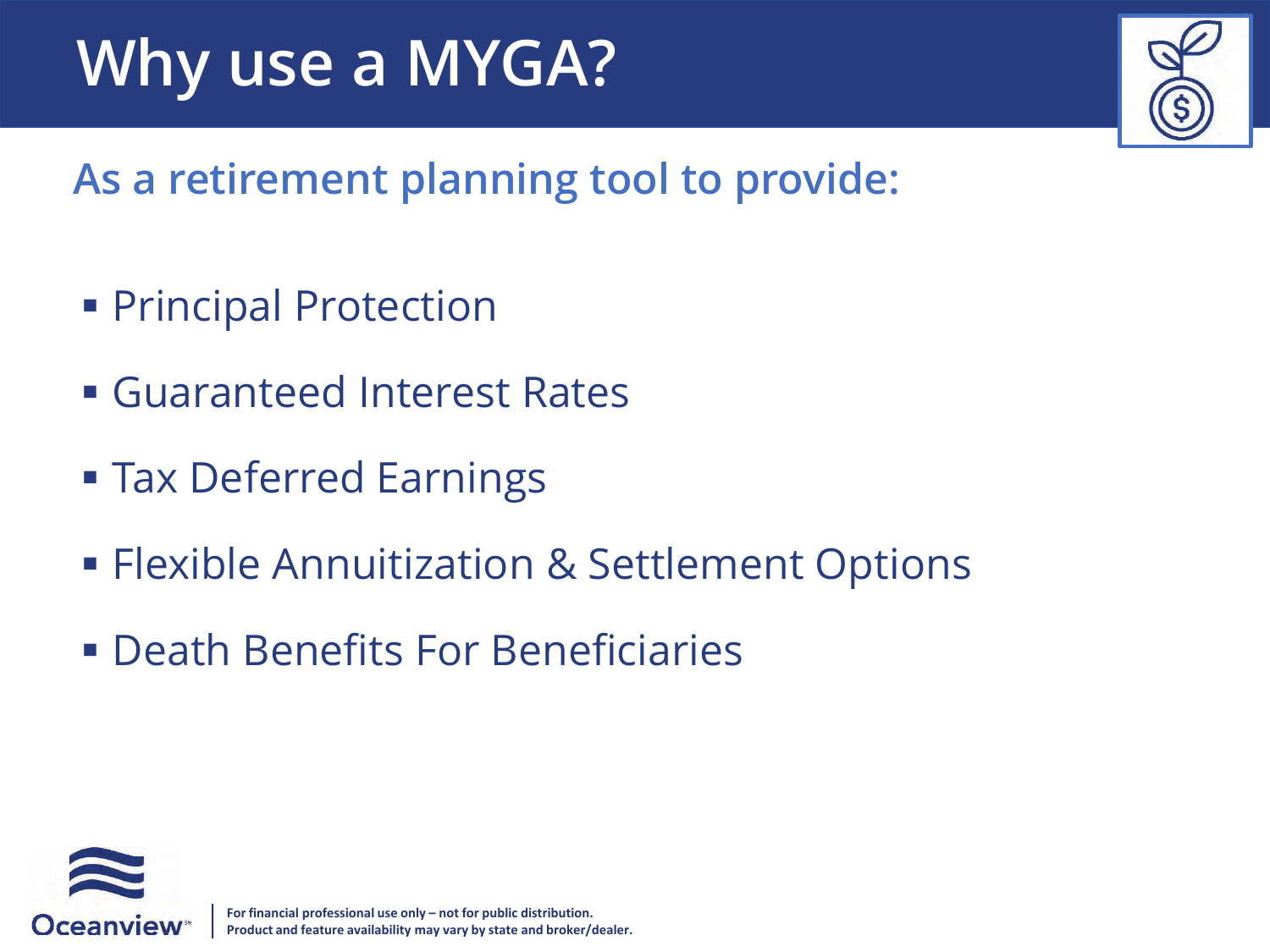# **Who's right for a MYGA?**



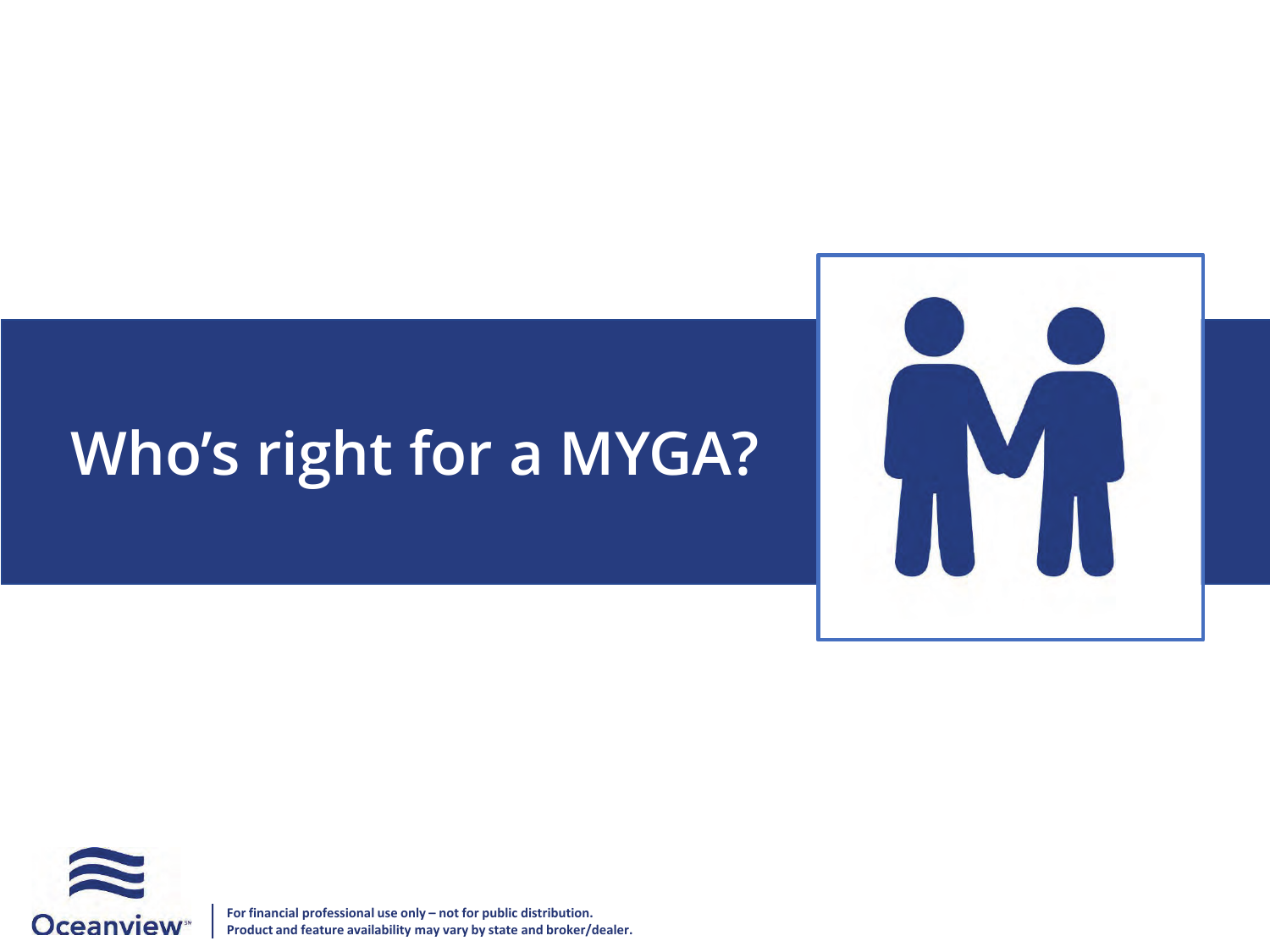# **Who's right for a MYGA?**



**Individuals/Couples:**

- Whose risk tolerance is shifting towards risk avoidance
- **Wants protection from market volatility**
- **Anticipates limited liquidity needs**
- **Seeking tax advantages**
- **Considering guaranteed retirement income options**

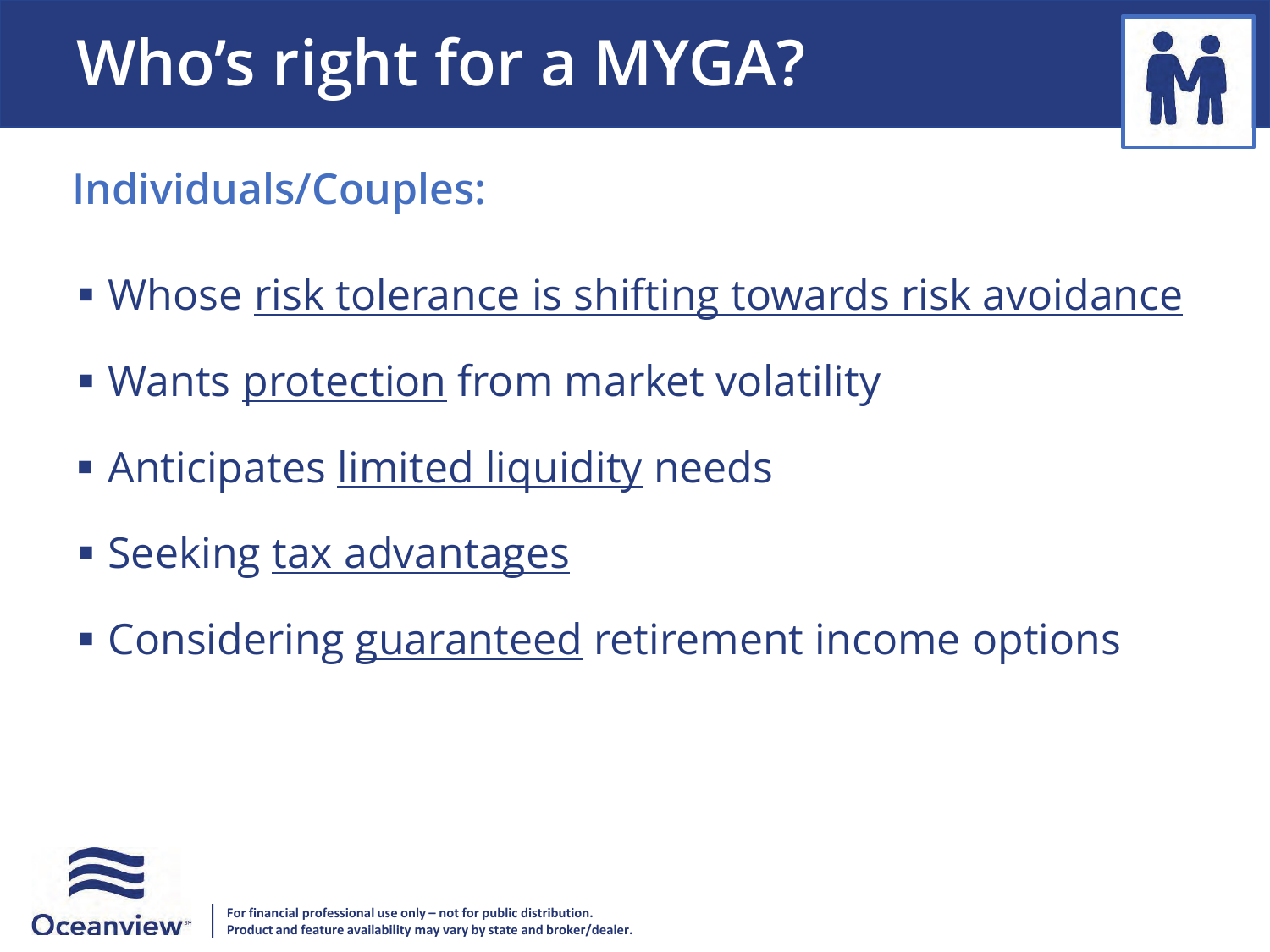# **Who's right for a MYGA?**



#### **Consider these questions:**

- What are your client's current financial circumstances?
- What are the primary financial objectives?
- What is your client's times horizon?
- **If** Is your client replacing a life insurance or annuity product?
- **Will the Oceanview Harbourview MYGA Series complement** their goals?

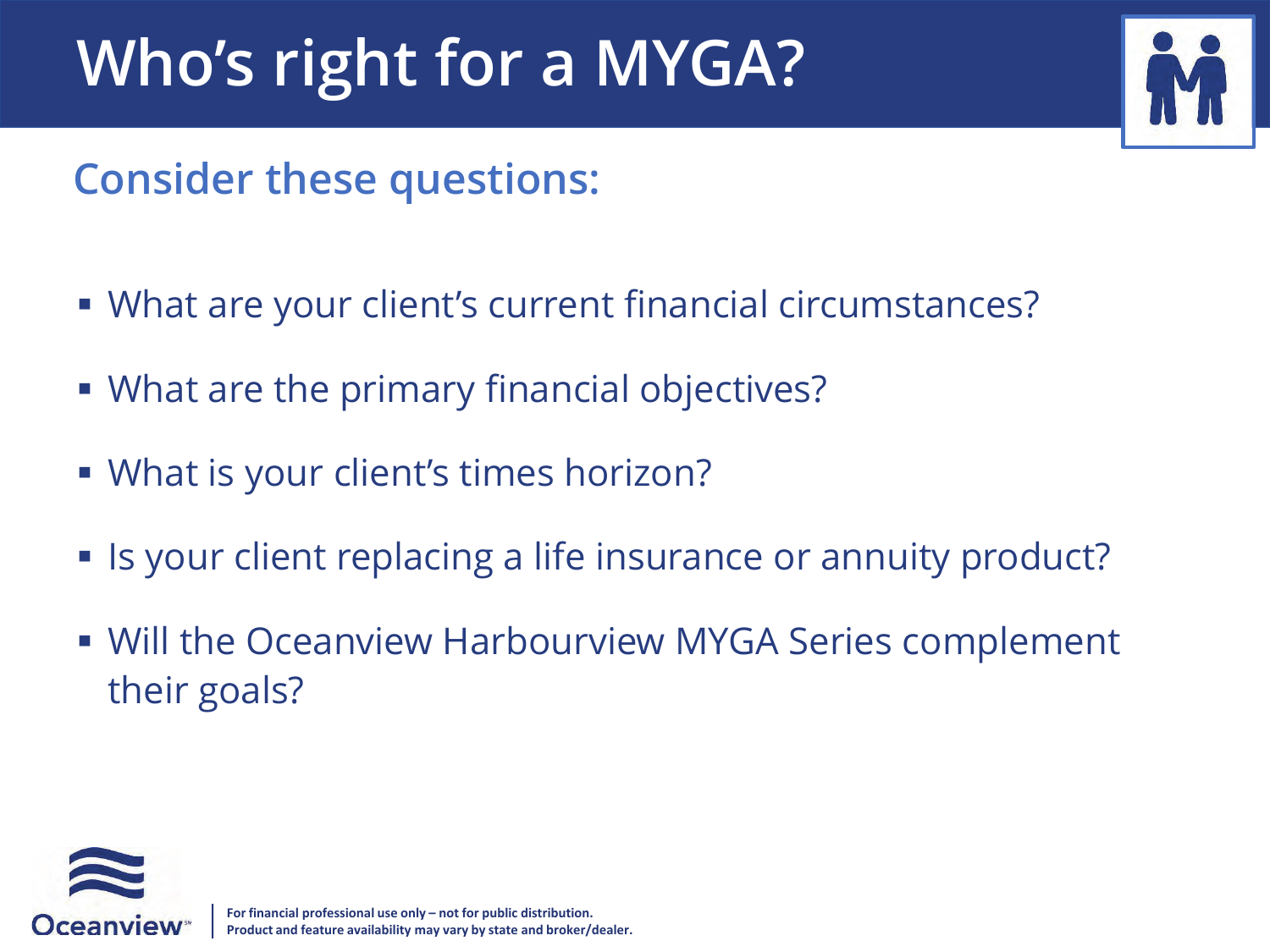

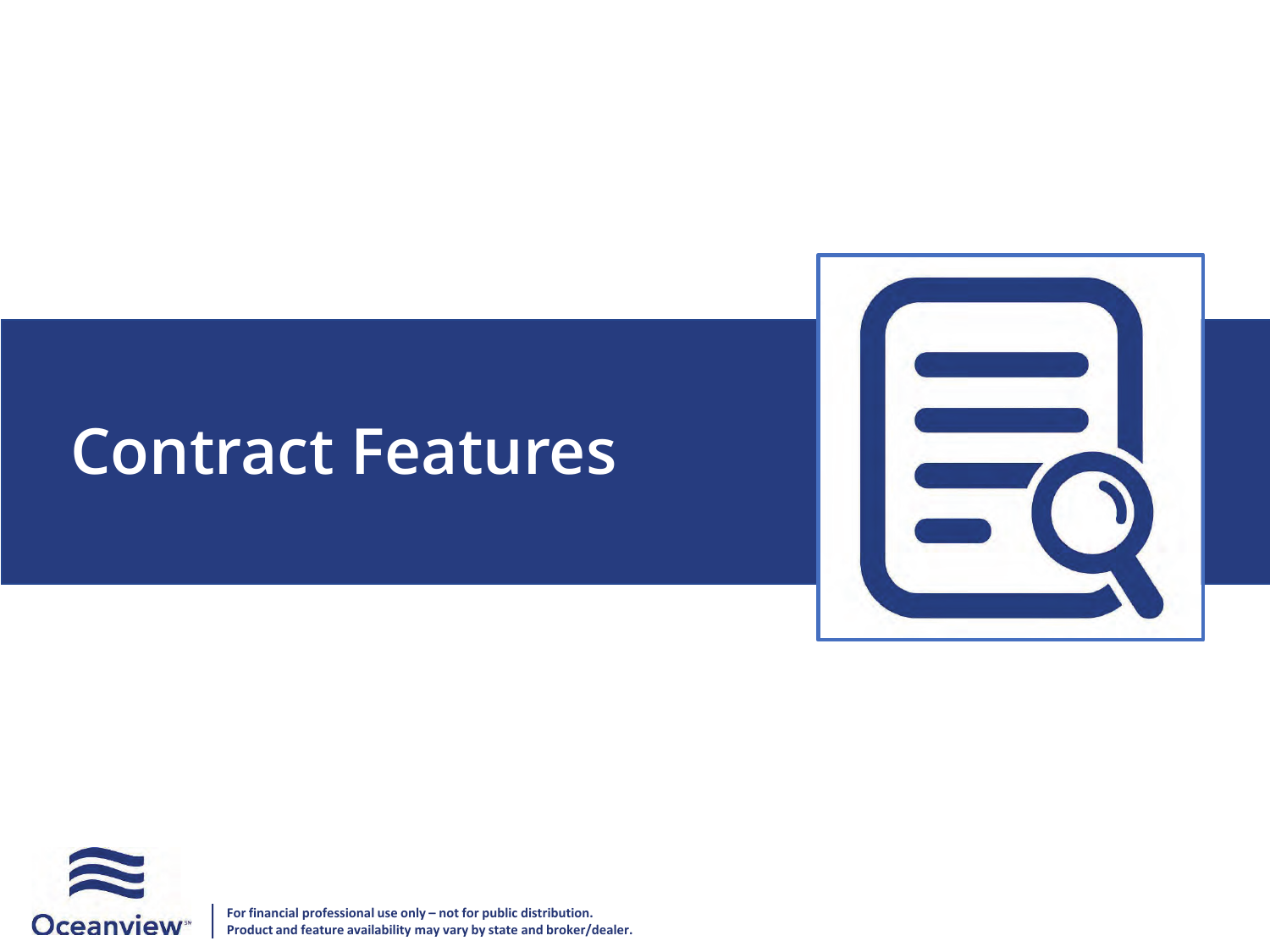

# **Multi- Year Guaranteed Annuity (MYGA)**

- **Interest Rate Guarantee Periods:** 3, 5, 7 & 10 Years
- **Issue Ages:** 0 through age 89 (+364 days)
- Minimum Premium Amount: \$10,000

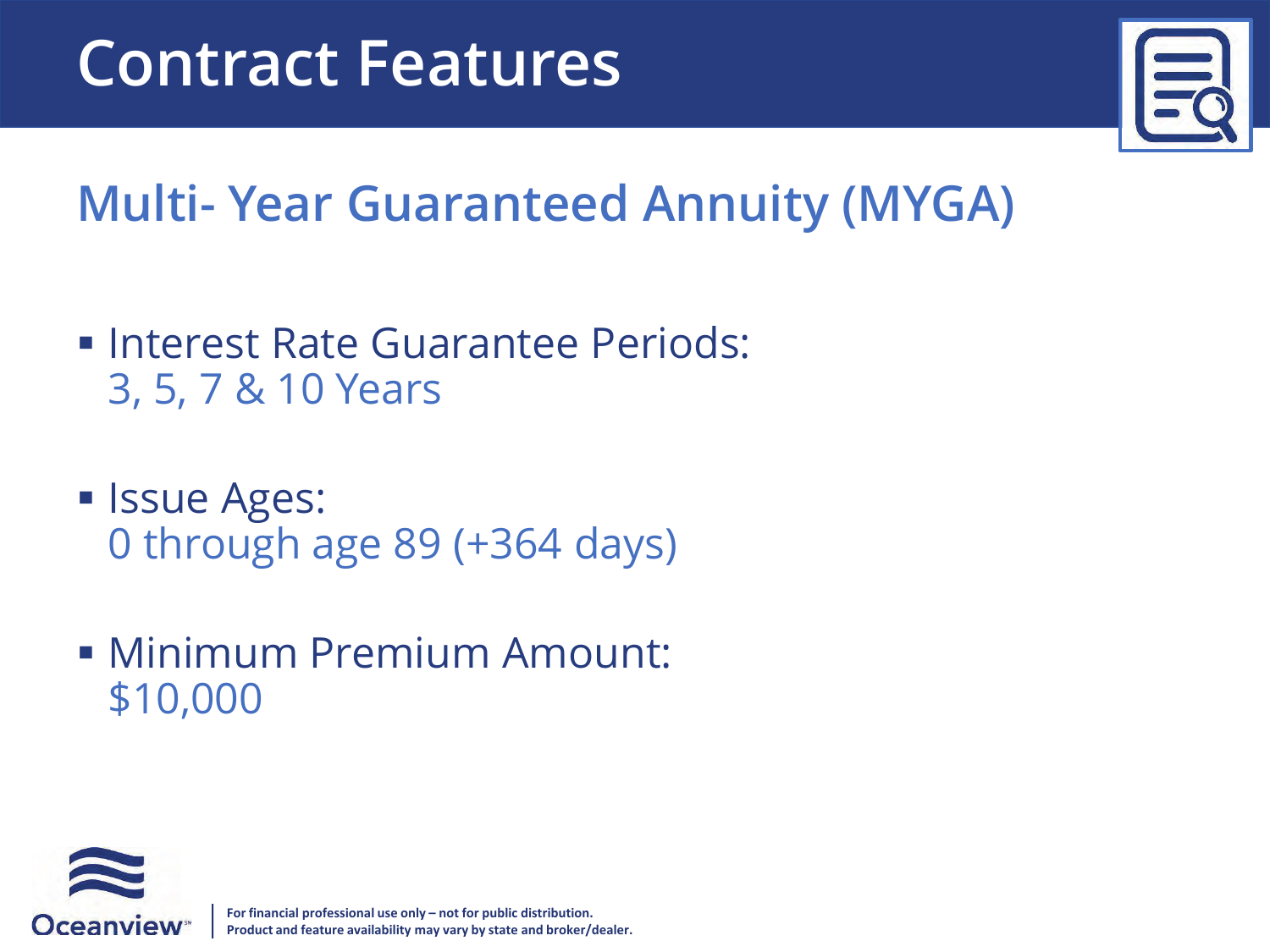# **Contract types permitted**

- Non-qualified funds
- Qualified Retirement Plans:
	- IRA
	- $-401(a)$
	- $-403(b)$
	- Certain deferred comp plans under section 457



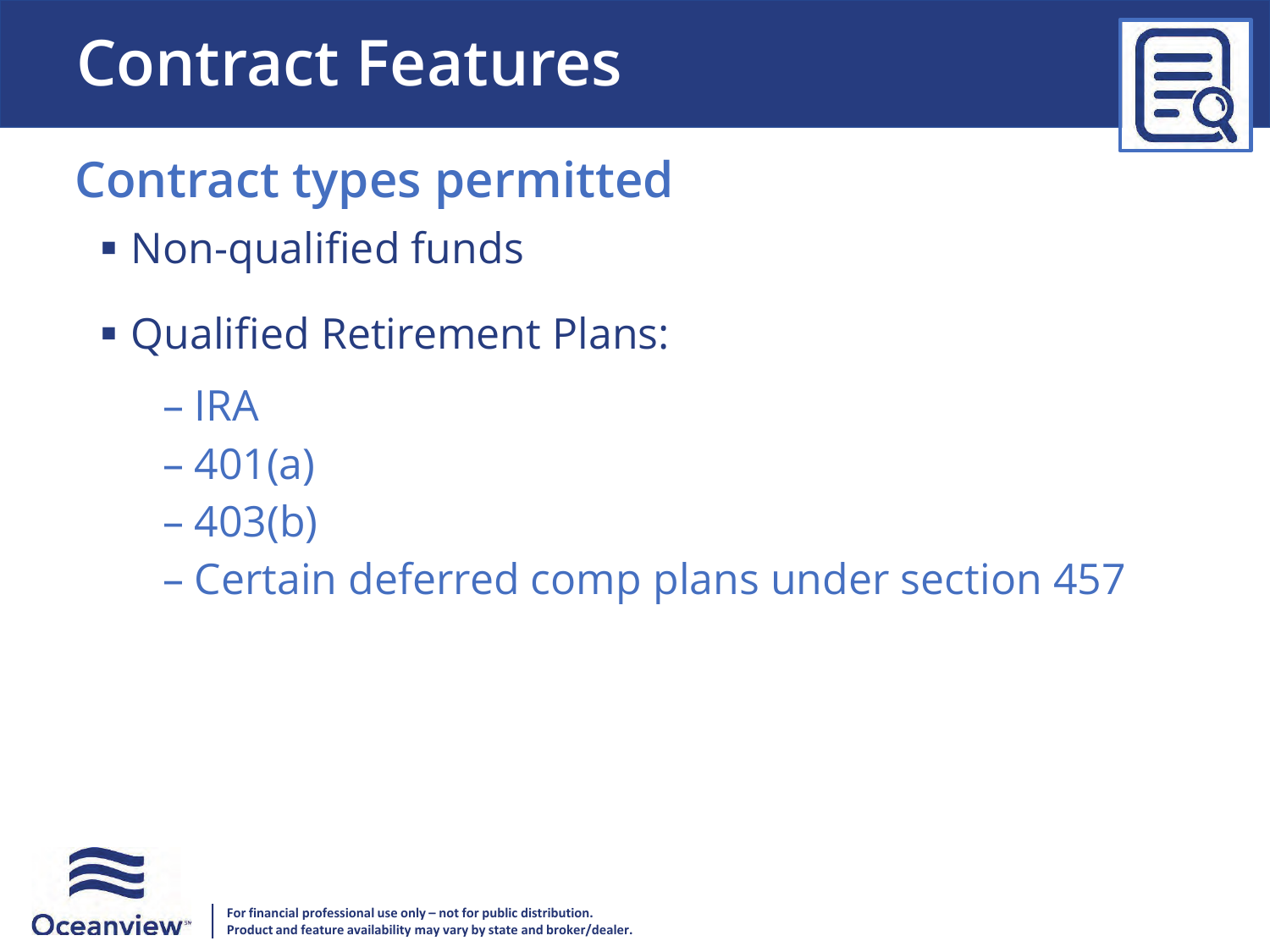# **Funding the Annuity**

- Contract issue date will be the day the funds are received
- Single Premium only, no subsequent premiums will be accepted

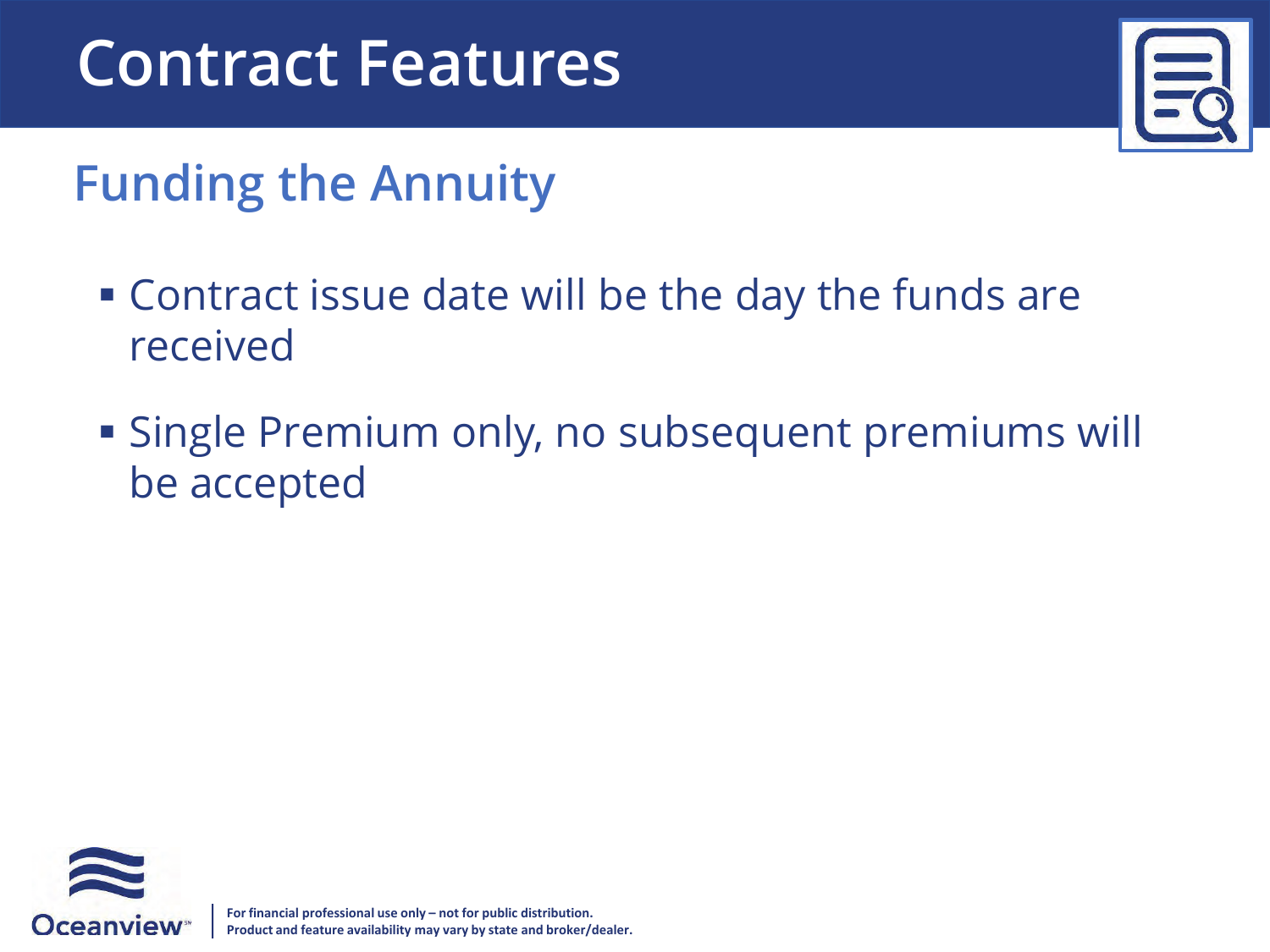# **Interest Crediting**

- During accumulation phase Interest is credited daily, at the effective annual rate.
- **Interest rates quoted are effective annual interest** rates.
- **Because of compounding, any withdrawals will reduce** the actual interest rate realized at the end of the Contract Year.

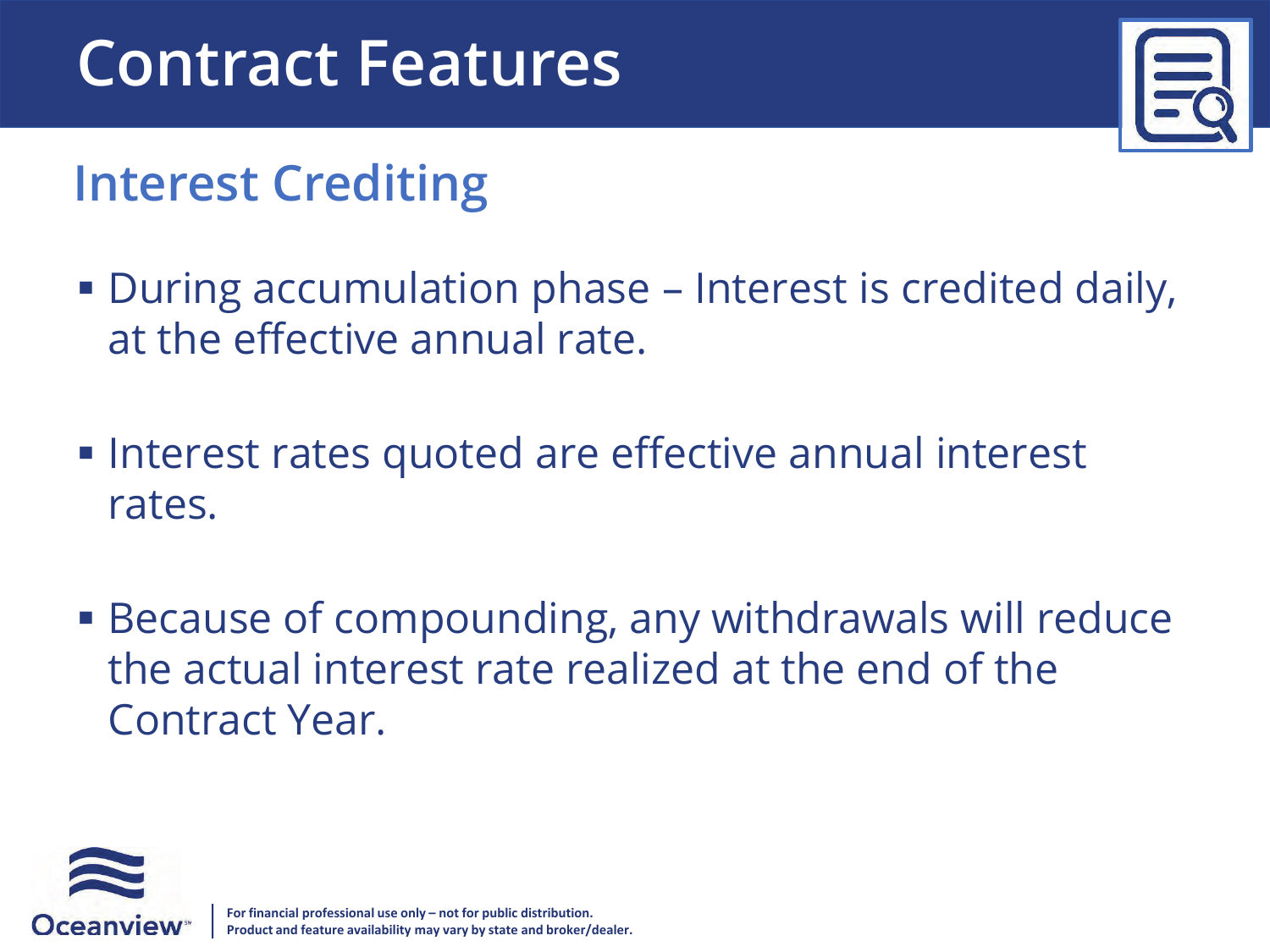

## **Partial Surrenders (Withdrawals)**

- Free Withdrawals on or after first contract year up to or equal to a maximum of 10% of the contract value as of the prior anniversary (not cumulative)
- Minimum Withdrawal amount = \$250
- **Additionally, Surrender charges can be avoided by:** 
	- Holding the contract until the end of the guarantee period
	- Not taking more than the free withdrawal amount during any given contract year
	- Annuitizing the contract through one of the standard annuity options offered on this product.

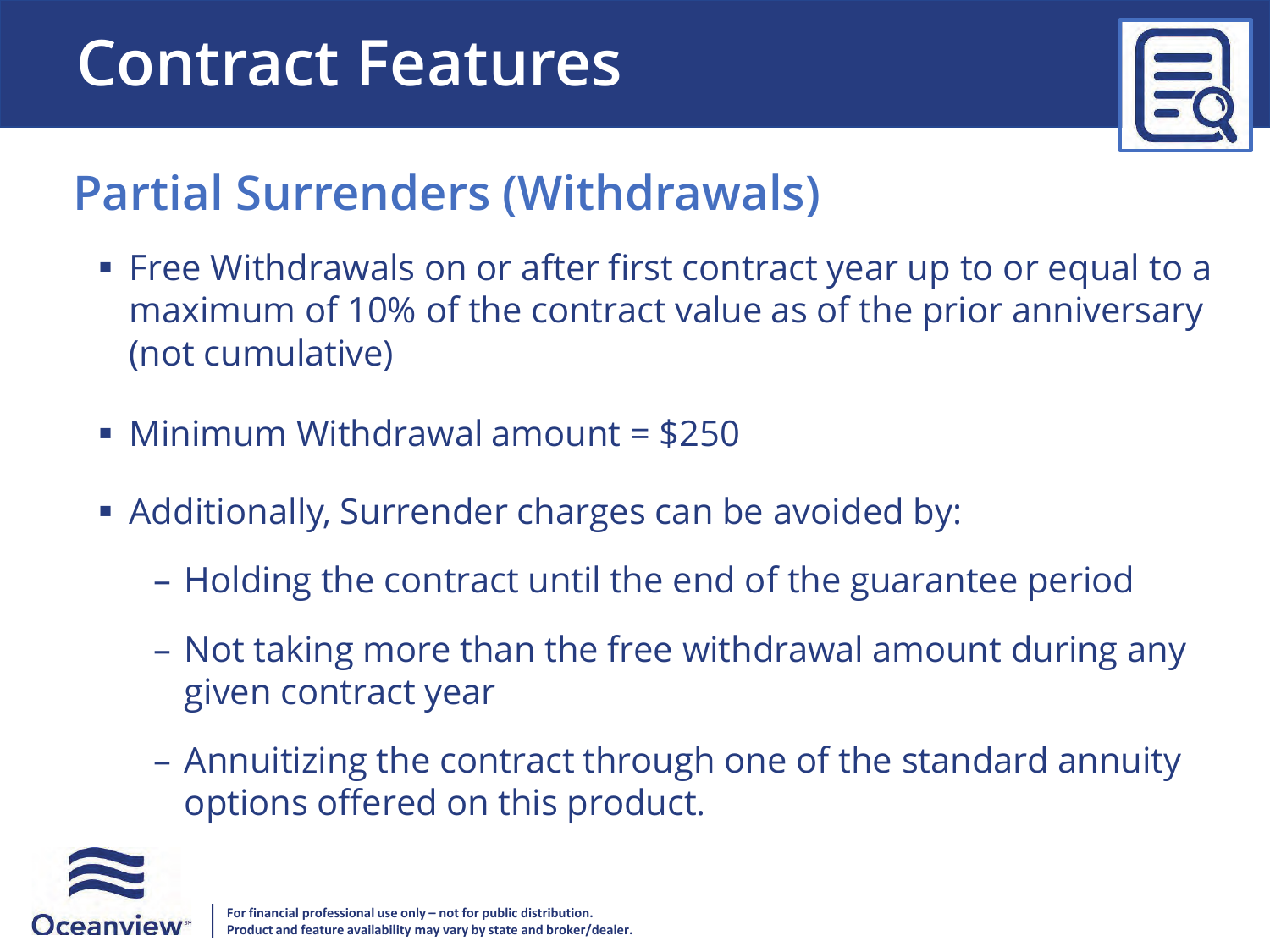

#### **Withdrawals**

- Withdrawals in excess of the Free Withdrawal during the surrender penalty period are assessed a surrender charge as stated in the annuity contract, and vary by the guaranteed interest rate period selected.
- RMDs on qualified plans are not subject to withdrawal charges and are considered part of the 10% partial withdrawal for that year
- If an RMD is in excess of the 10% free withdrawal, it is not subject to an MVA

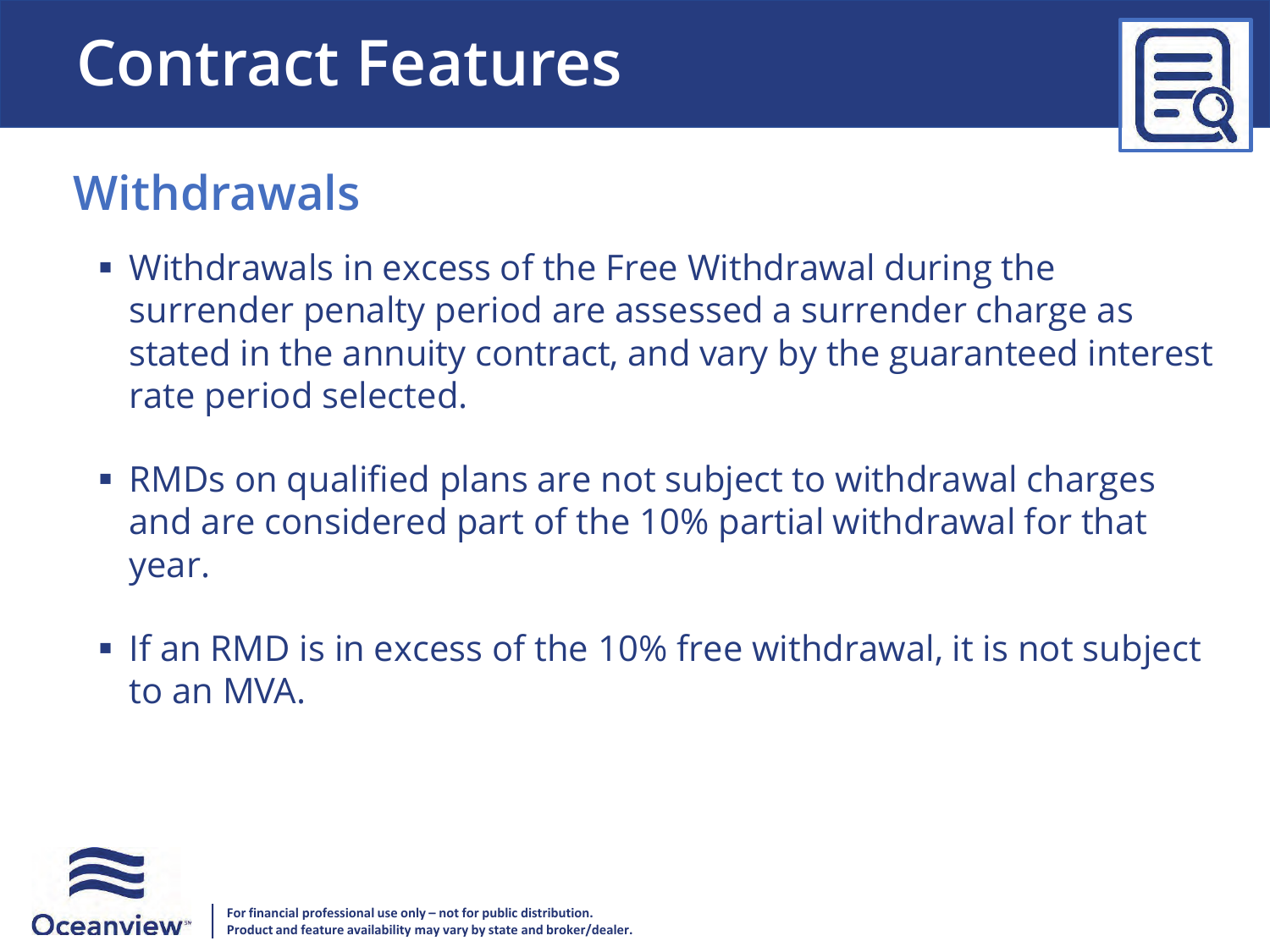

# **Market Value Adjustment**

**Surrenders subject to Market Value Adjustment (MVA):**

- $\blacksquare$  Formula = (Amt withdrawn)\*(I (J + .25%))\*(N/12)
	- $I =$  guaranteed interest rate at issue
	- $J =$  current guaranteed interest rate for new issues with same guaranteed period
	- N = Number of whole months remaining to end of surrender charge

\*Formula varies by state. See contract for details.

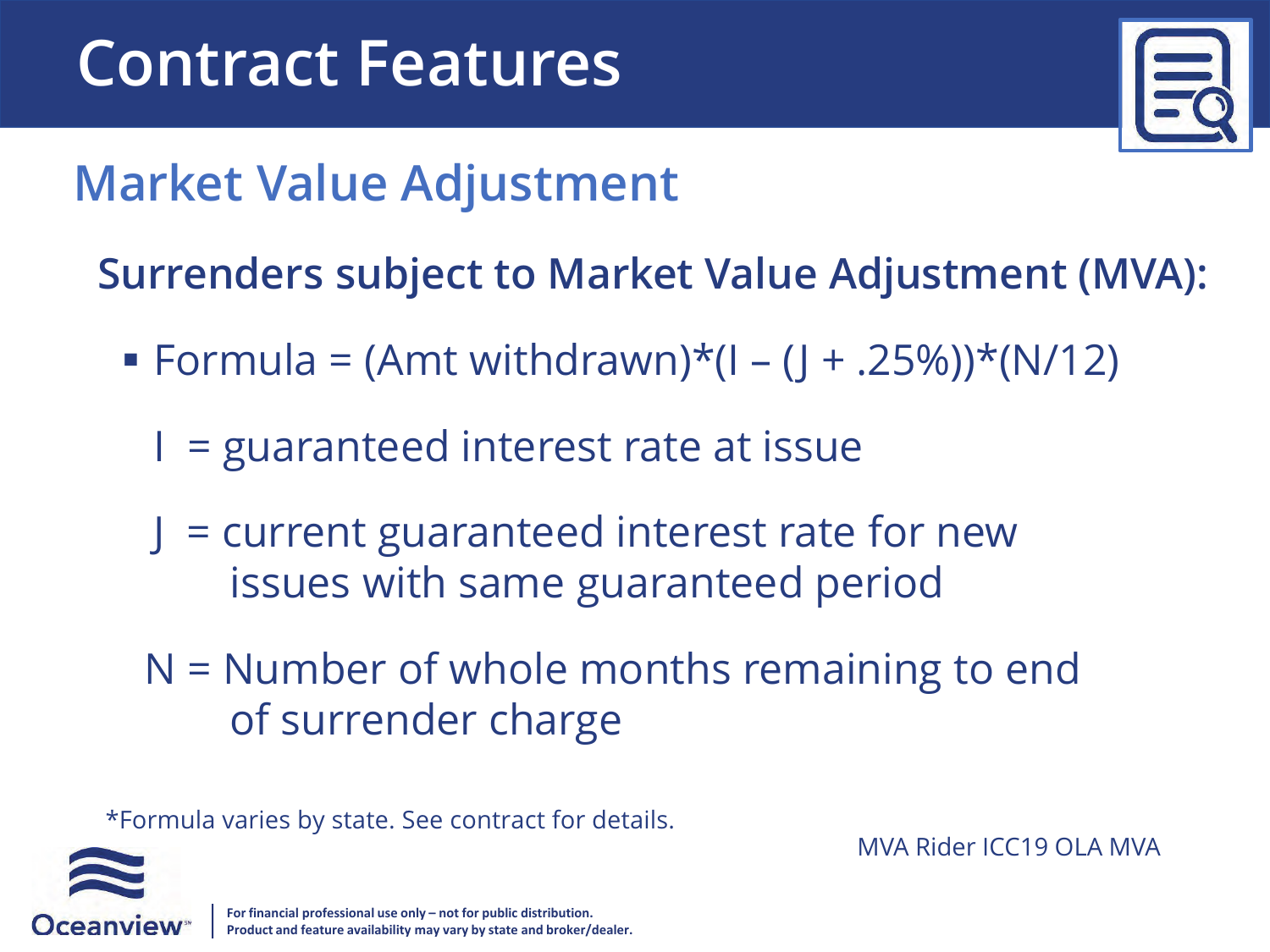

# **Market Value Adjustment**

#### **MVA Example:**

- $\blacktriangleright$  Formula = (\$5000)\*(3% (3.5% + .25%))\*(37/12)
	- I = guaranteed interest rate at issue: **3%**
	- $J =$  current guaranteed interest rate for new issues with same guaranteed period: **3.5%**
	- N = Number of whole months remaining to end of surrender charge: **37**

#### MVA = **\$-115.63**

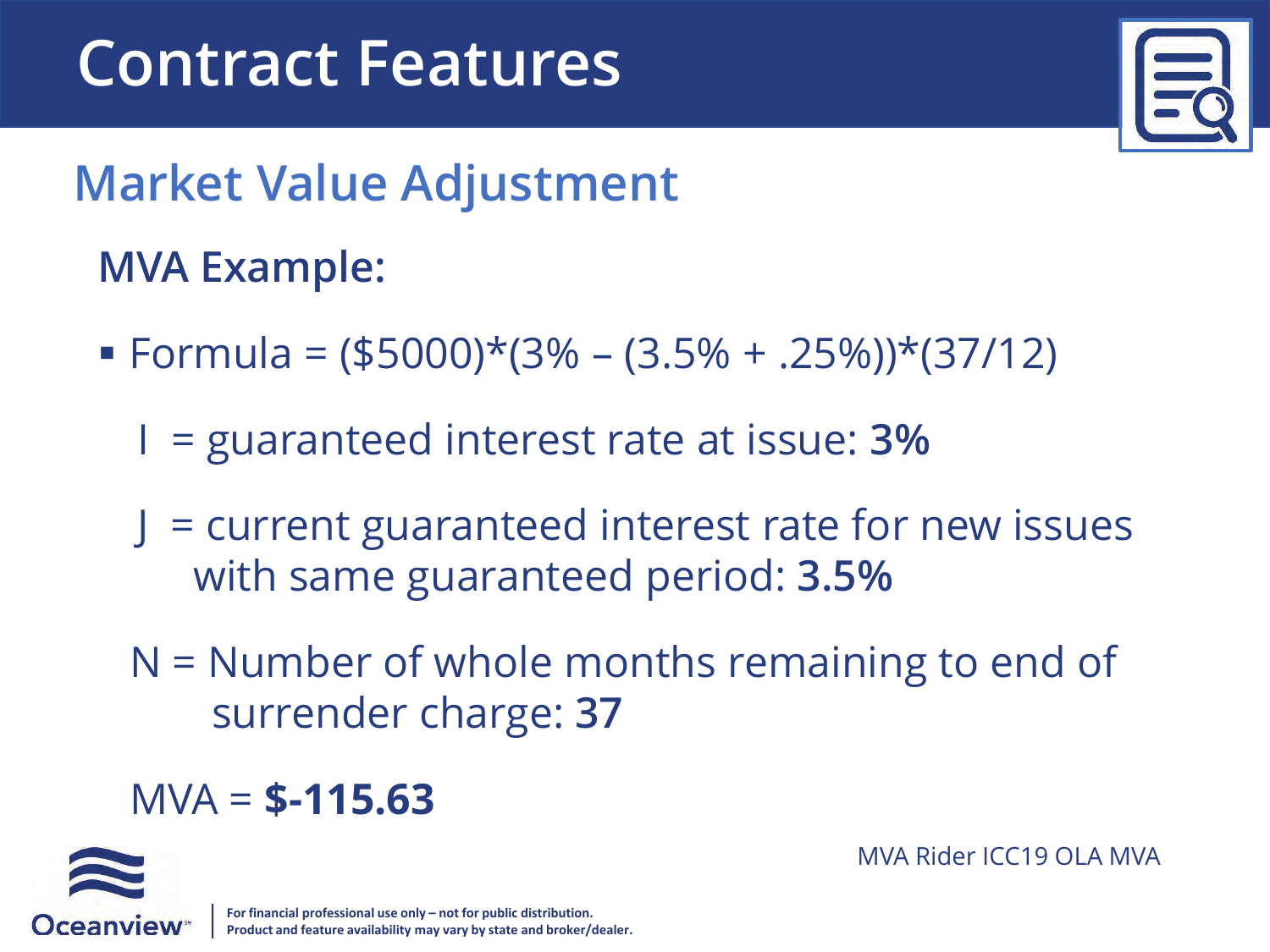

### **Contract Surrender**

- Clients may fully surrender the annuity at any time during the Accumulation Period
	- Surrender charges and MVA may apply
- Client may also request to surrender the annuity during the Renewal period, which is the 30-day period before the end of a Guarantee Period
	- Surrender charges and MVA *will not apply*

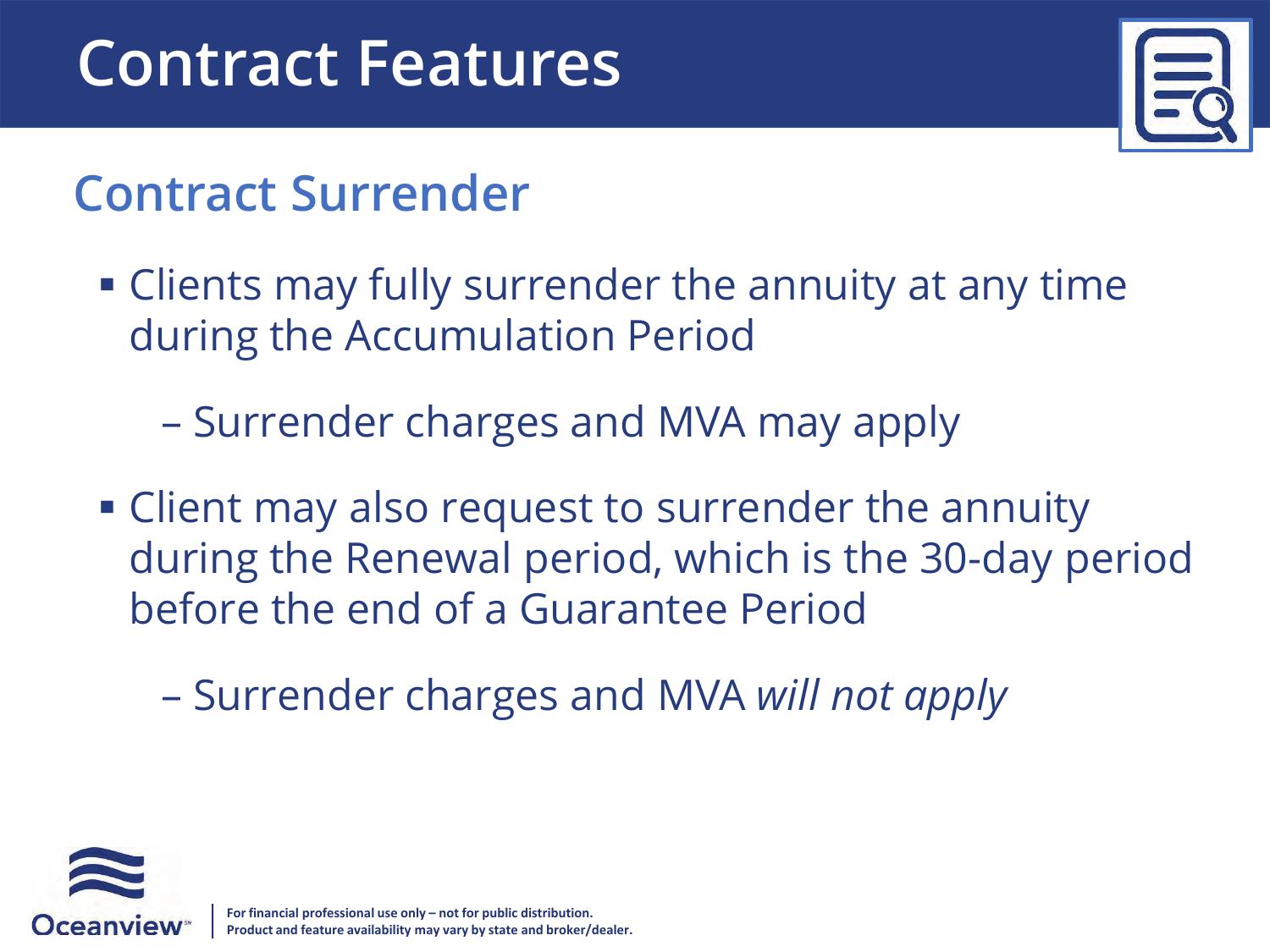| <b>Guaranteed</b><br><b>Period</b> | <b>Surrender Charge Period*</b> |                            |                         |                         |                |       |                |                  |       |       |
|------------------------------------|---------------------------------|----------------------------|-------------------------|-------------------------|----------------|-------|----------------|------------------|-------|-------|
|                                    | $\mathbf 1$                     | $\overline{\phantom{2}}$ 2 | $\overline{\mathbf{3}}$ | $\overline{\mathbf{4}}$ | $5\phantom{a}$ | 6     | $\overline{7}$ | $\boldsymbol{8}$ | 9     | 10    |
| 3                                  | 9.00%                           | 8.00%                      | 7.00%                   |                         |                |       |                |                  |       |       |
| 5                                  | 9.00%                           | 8.00%                      | 7.00%                   | 6.00%                   | 5.00%          |       |                |                  |       |       |
| 7                                  | 9.00%                           | 8.00%                      | 7.00%                   | 6.00% 5.00% 4.00%       |                |       | 3.00%          |                  |       |       |
| 10                                 | 9.00%                           | 9.00%                      | 8.00%                   | 7.00%                   | $6.00\%$       | 5.00% | 4.00%          | 3.00%            | 2.00% | 1.00% |

\* Withdrawals in excess of the Free 10%, may be subject to an MVA

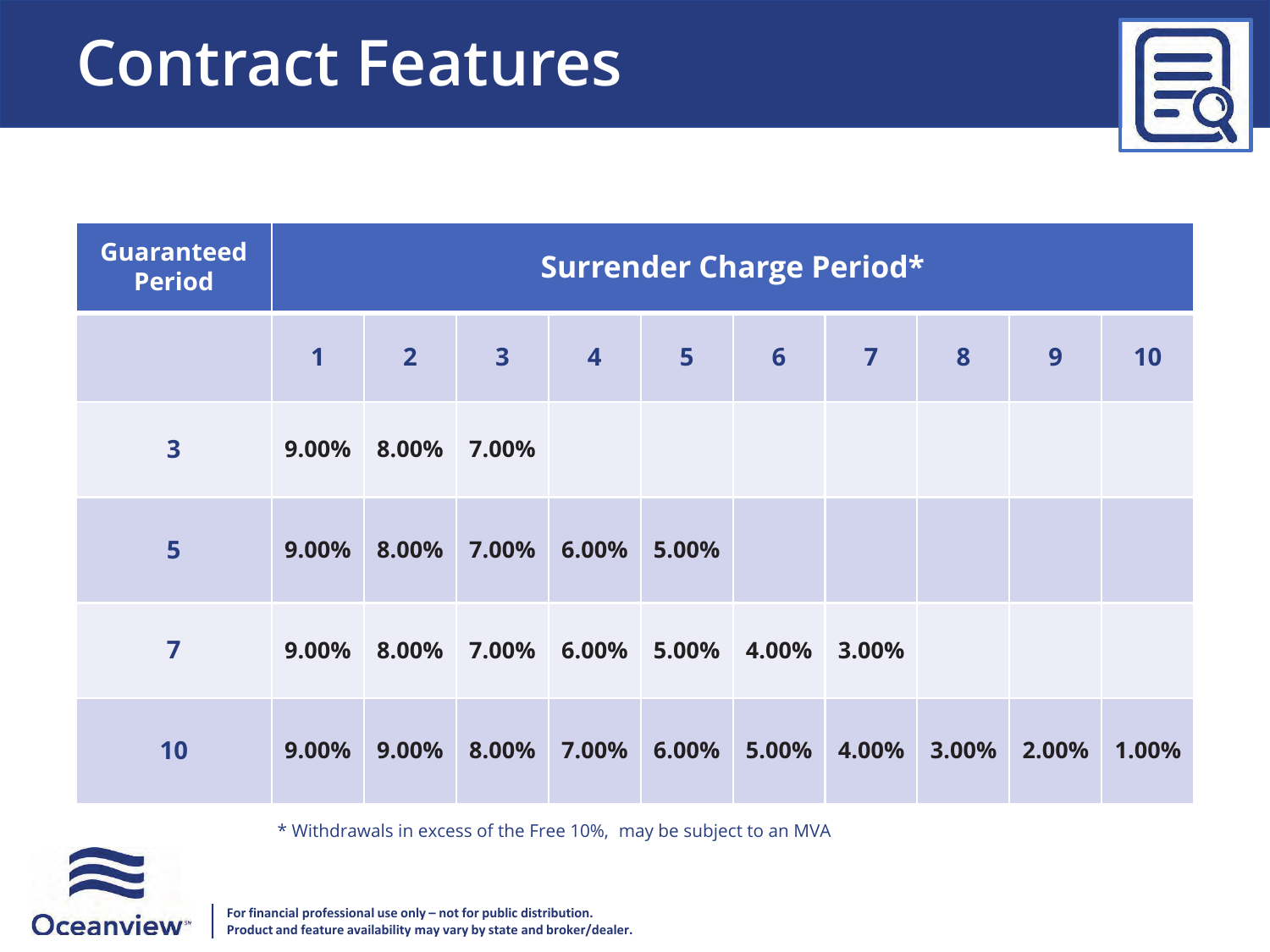

#### **Contract Maturity**

**30 Days Prior to the end of the Contract's Interest Rate Guaranteed Period, the Agent and PolicyKolder will be alerted to the following options:**

- Surrender contract (not subject to surrender charges or MVA).
- If client does not make an election, the Contract renews for the same Guarantee Surrender Charge Period at the declared renewal rate (Guaranteed minimum interest rate is never less than 1.00%).
- Choose to renew Contract Guarantee Period of choice with the declared new money rate with a corresponding new Surrender Charge Period.

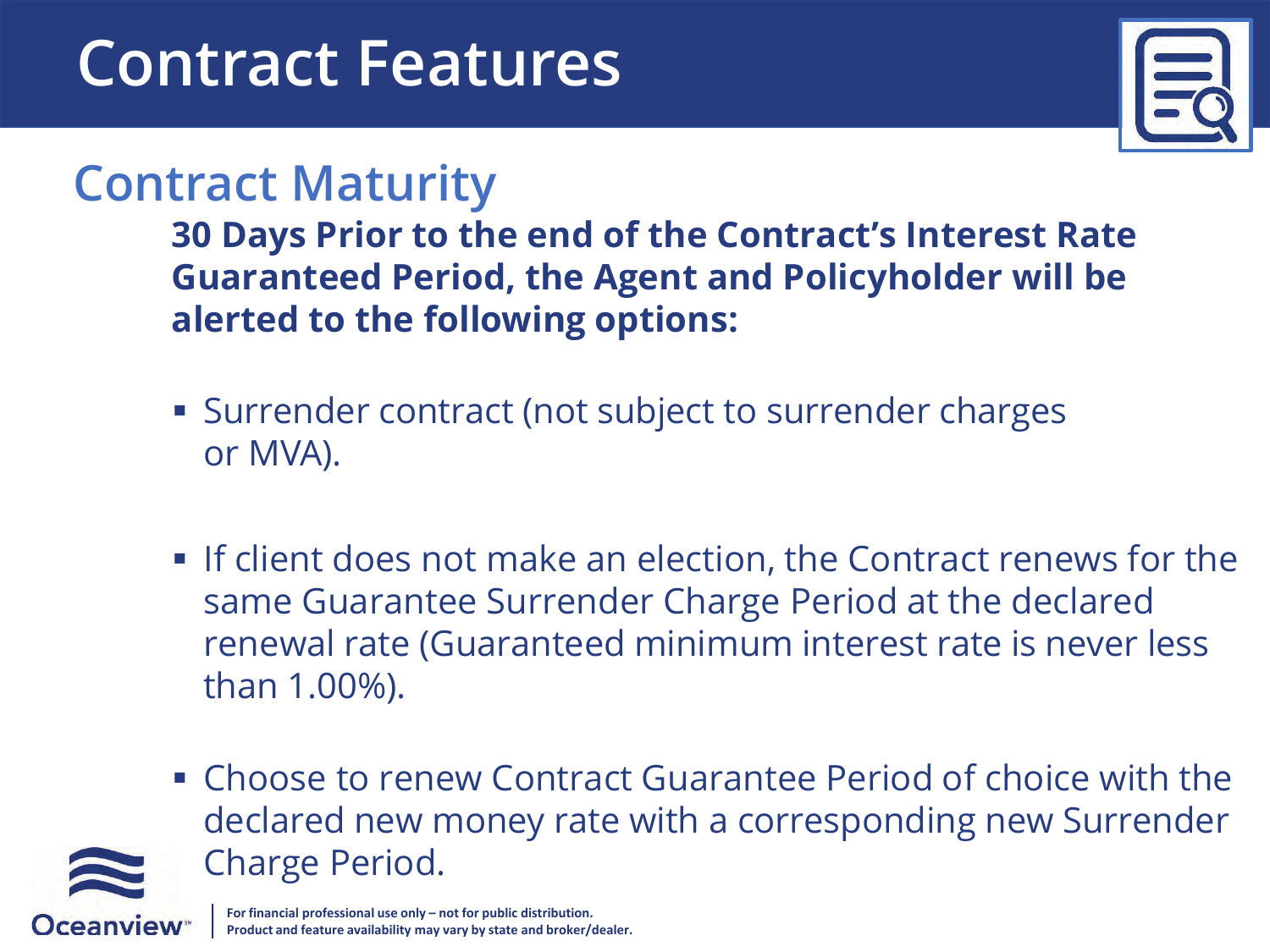## **Contract Maturity**

- Take a partial withdrawal (not subject to surrender charges or MVA), and apply the remaining value to another Guarantee Period.
- **1035 Exchange Full or Partial account value.**
- Apply Contract to Settlement/Annuitization Options:
	- Life Only
	- 10 Year Period Certain
	- Joint and Last Survivor

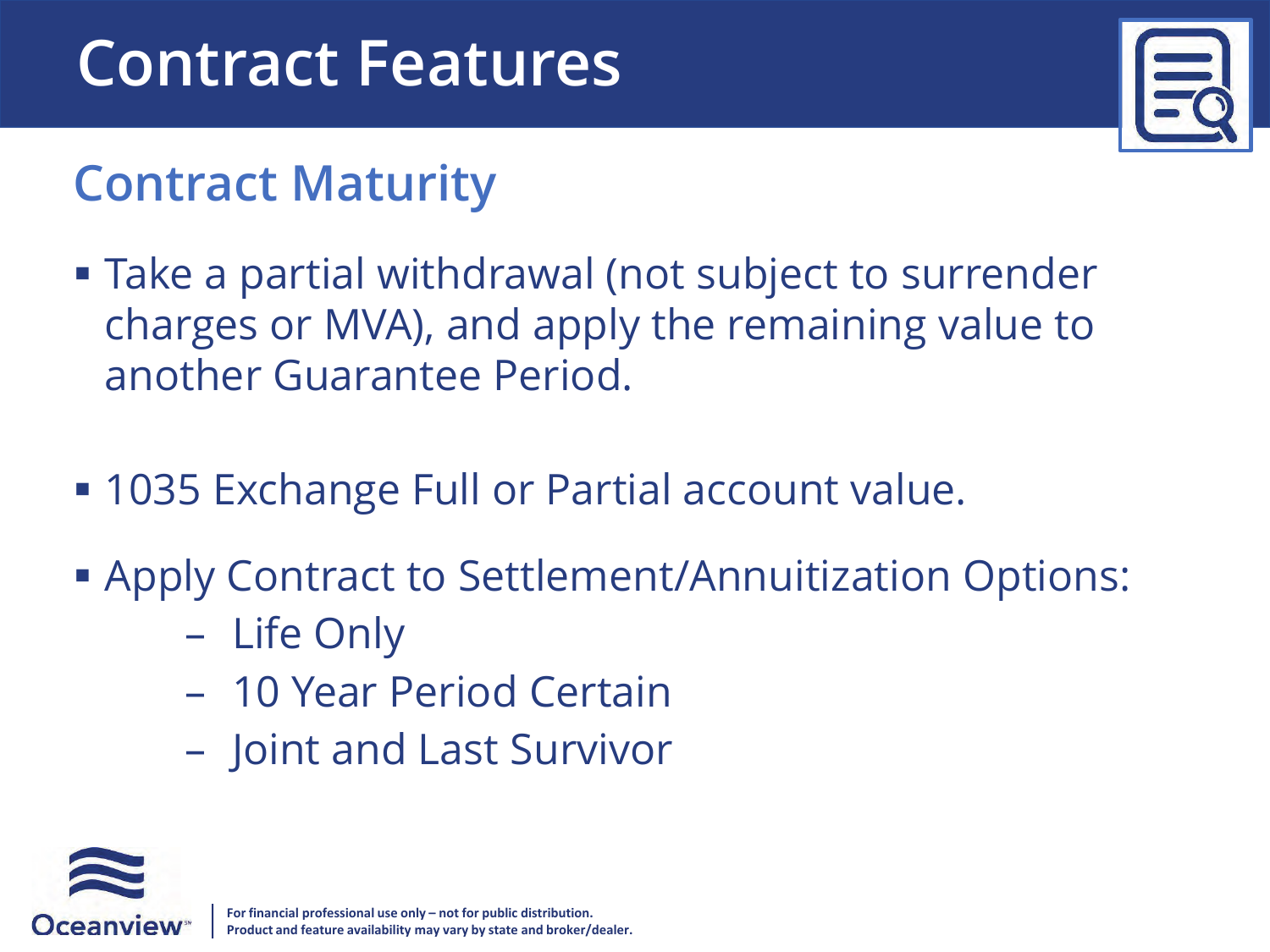

# **Annuitization (Settlement) options**

- Life Annuity Lifetime payments guaranteed
- **Example 20 Monthly payments guaranteed**
- **Joint and Survivor Life Annuity with 120 Monthly** payments guaranteed
- **Once Annuity payments have begun, no changes can** be made

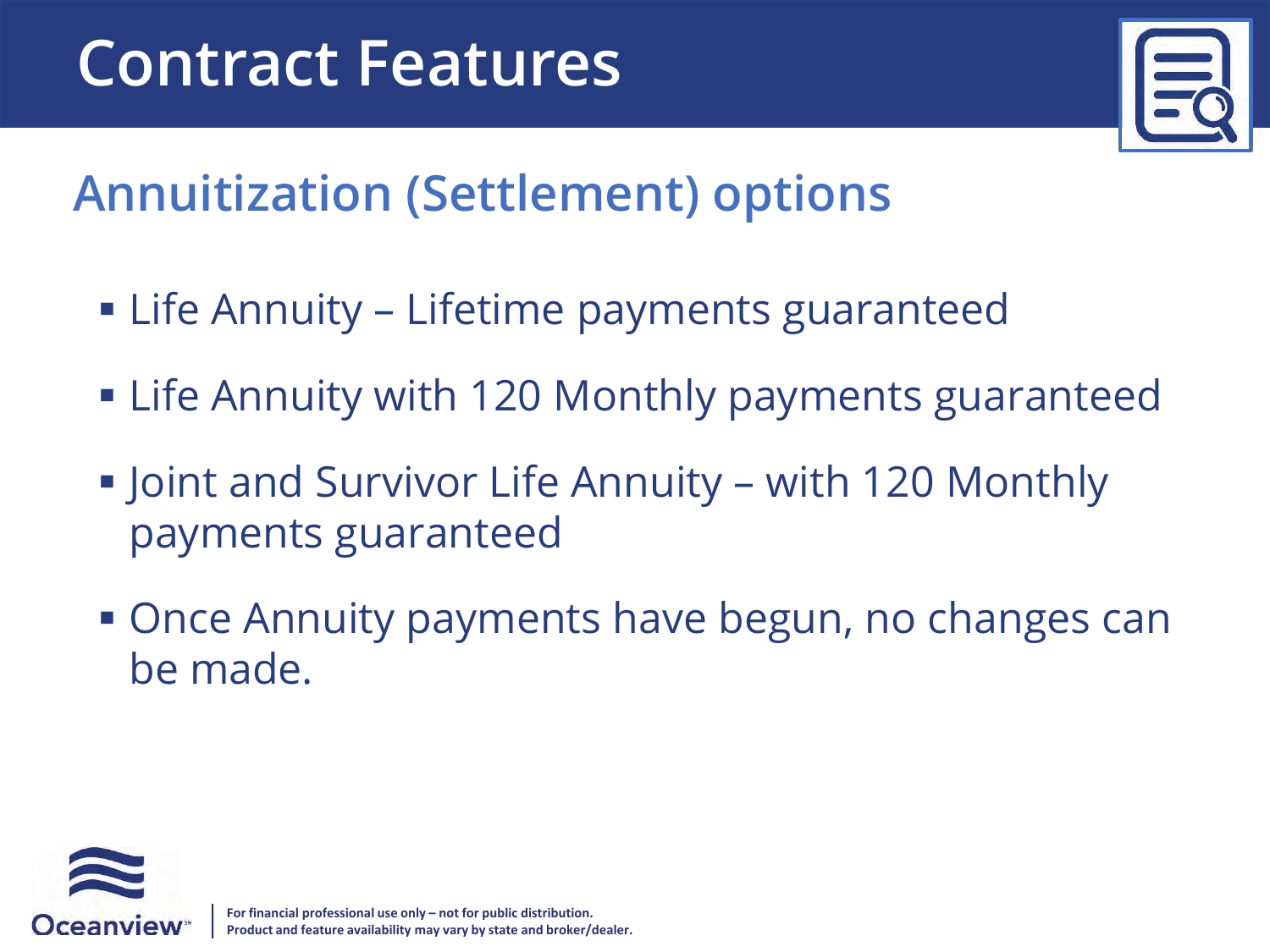

# **Death Benefits**

If owner's death occurs after annuity payment **begins:**

- Remaining payments, if any, will be made to beneficiary upon proper receipt of Proof of Death
	- See annuity contract for full details

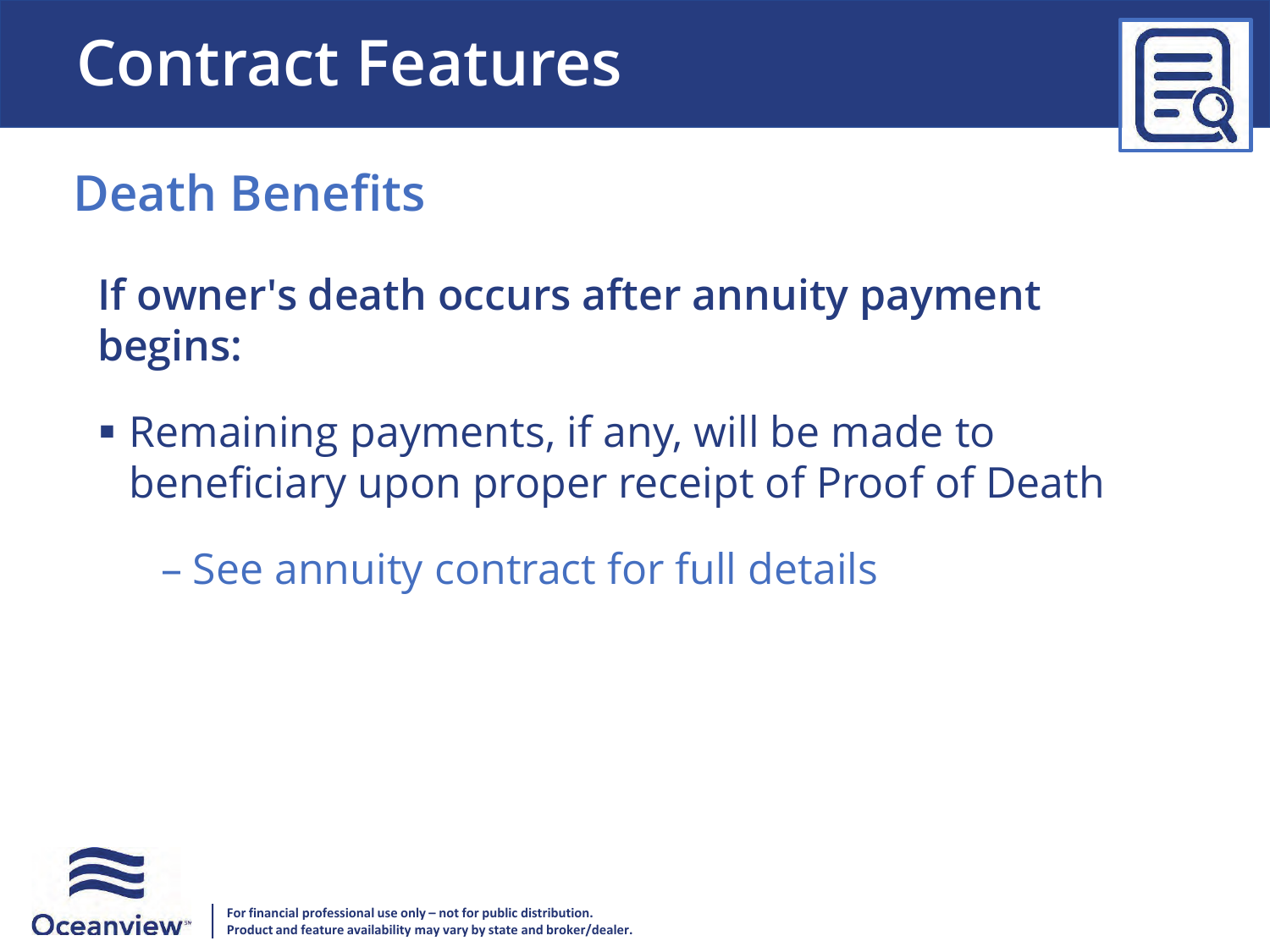

# **Death Benefits**

**If owner's death occurs before annuity payment begins:**

- Benefit available as a lump sum or under a settlement option chosen (see contract for details)
	- Must be paid out within five years of the date of owner's death
- Spousal beneficiary may continue the contract and become the Owner of the Contract

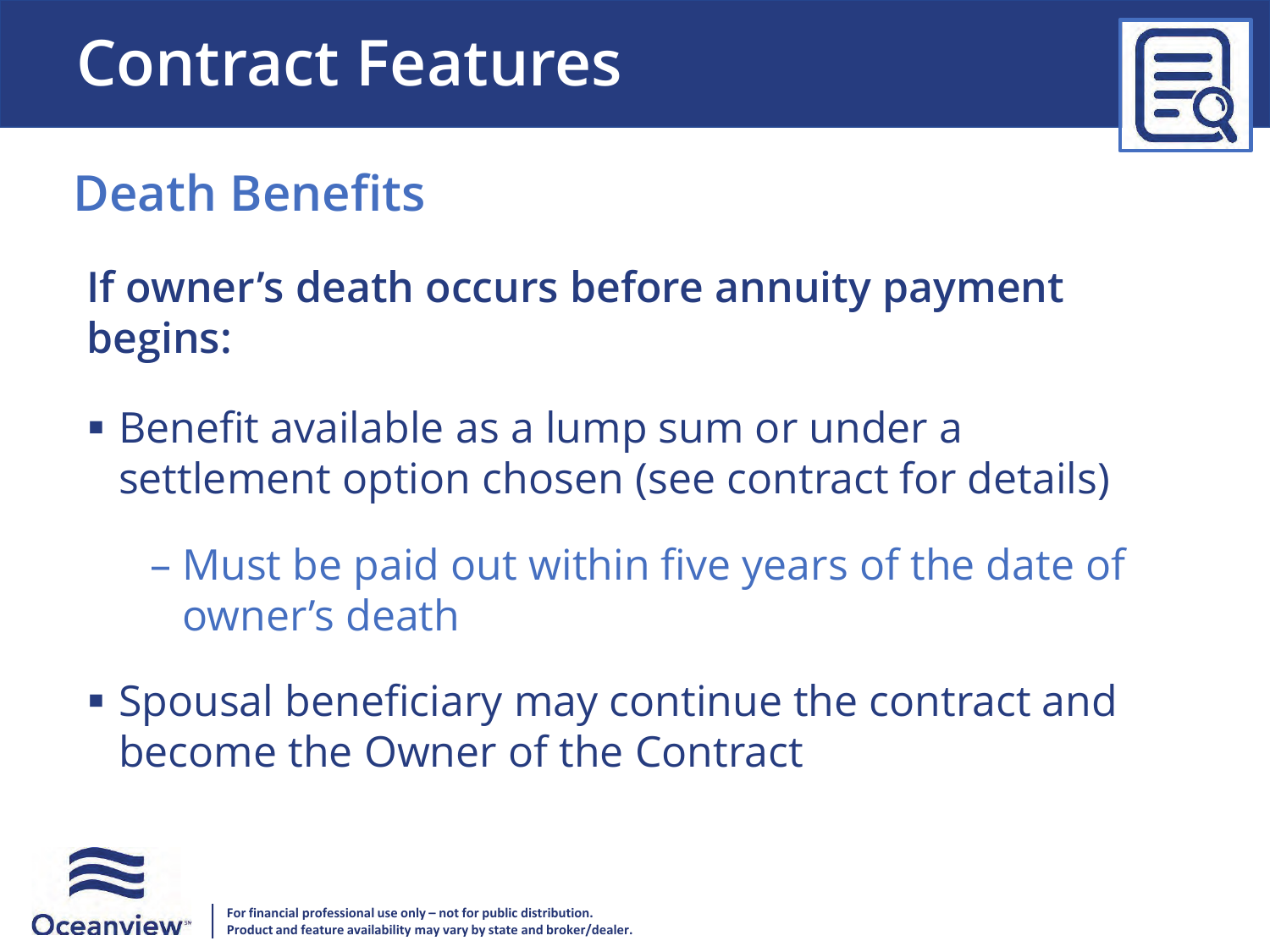# **Summary**

# **Why use a MYGA?**

Guaranteed principal with guaranteed returns

# **Who's right for a MYGA?**

**A risk averse investor seeking a** guaranteed return and principal

# **Contract Features**

Multi-Year guaranteed return and income options







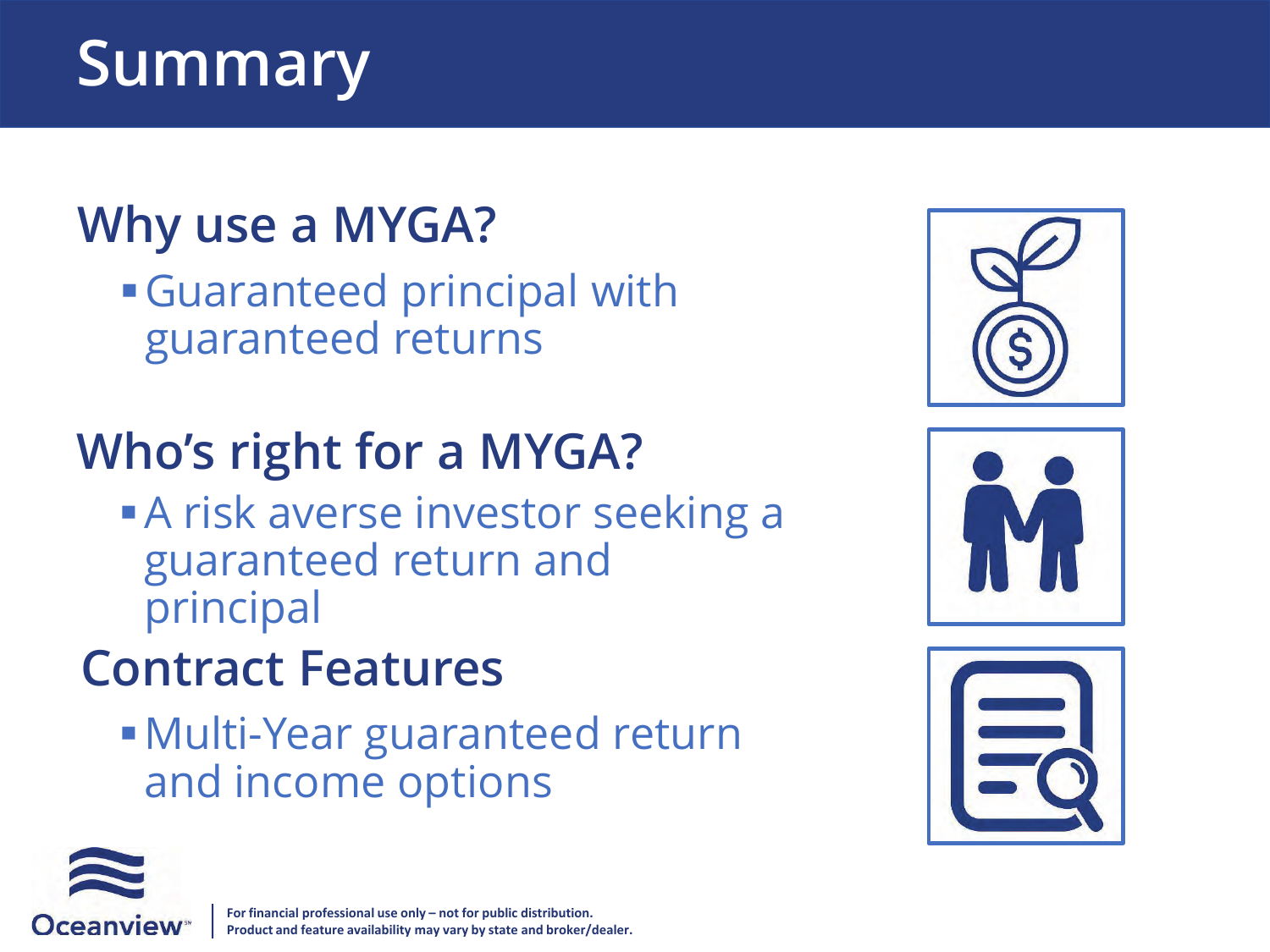# **Main Idea**

### **For your Client:**

Guaranteed principal, a competitive yield with the benefits of tax deferral.

#### **For You:**

A new and innovative choice in the MYGA marketplace.



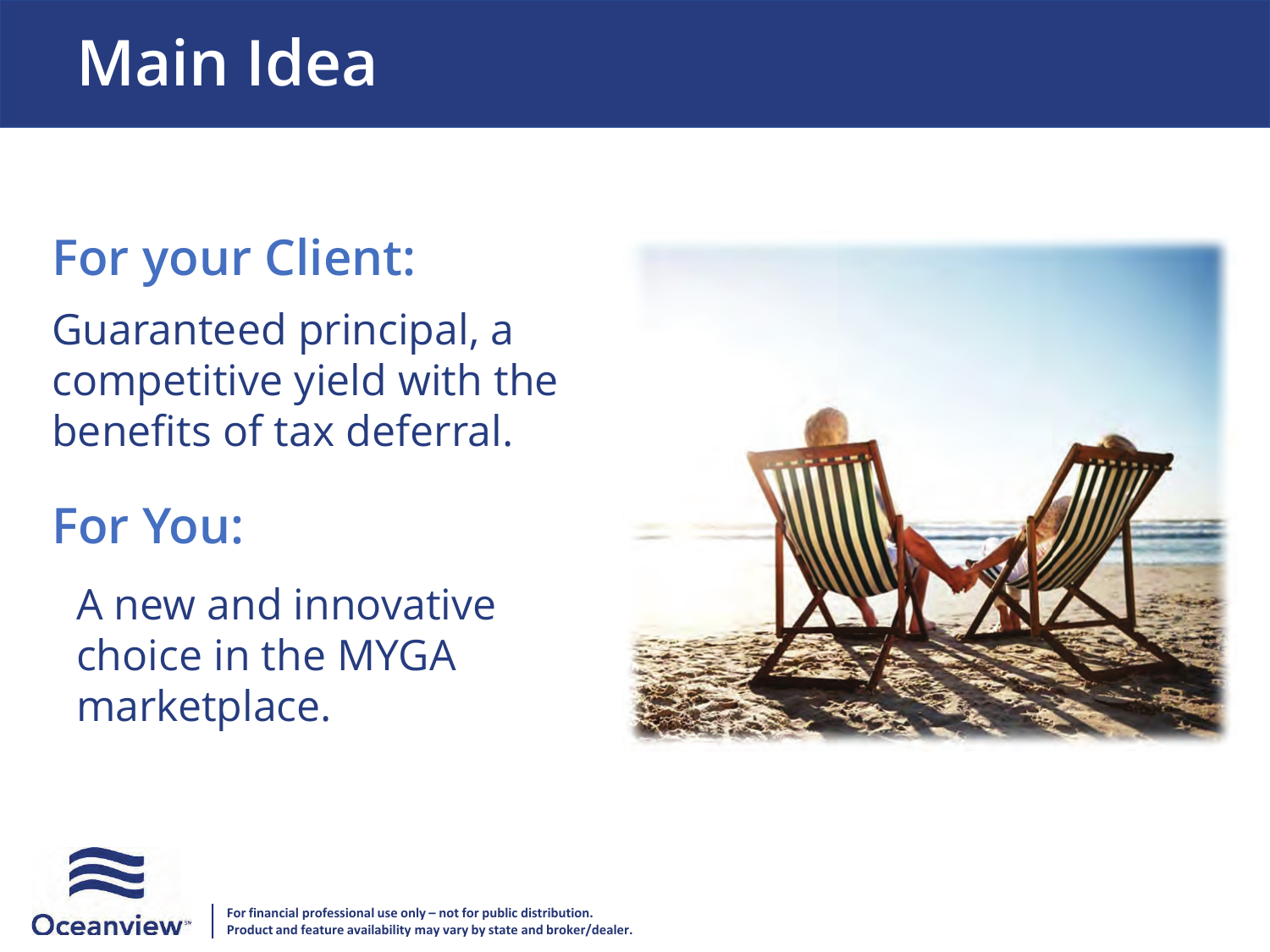# **Additional Information**

The Harbourview MYGA is issued by Oceanview Life And Annuity Company 410 N. 44<sup>th</sup> Street, Suite 210 Phoenix, AZ 85008.

All annuity guarantees are backed by the financial strength and claims-paying ability of Oceanview Life And Annuity Company.

Annuity distributions are subject to ordinary income taxes, and if taken before age 59-1/2, may be an additional 10% federal penalty.

Product not available in all states.

For transfers and 1035 Exchanges, rate lock will be extended 60 days upon receipt of application. Issue age for all deferred annuities is the age of the last birthday of the Owner. If joint owners, age of oldest determines commission payout.

Purchasing an annuity within a retirement plan that provides tax deferral under sections of the Internal Revenue Code results in no additional tax benefit. An annuity should be used to fund a qualified plan based upon the annuity's features other than tax deferral. All annuity features, risks, limitations, and costs should be considered prior to purchasing an annuity within a tax-qualified retirement plan.

Not FDIC insured / May lose value / No bank guarantee.

These materials are for informational and educational purposes and are not designed, nor intended, to be applicable to any person's individual circumstances. It should not be considered as investment advice, nor does it constitute a recommendation that anyone engage in (or refrain from) a particular course of action.

Policy form and certain policy provisions may vary by state.

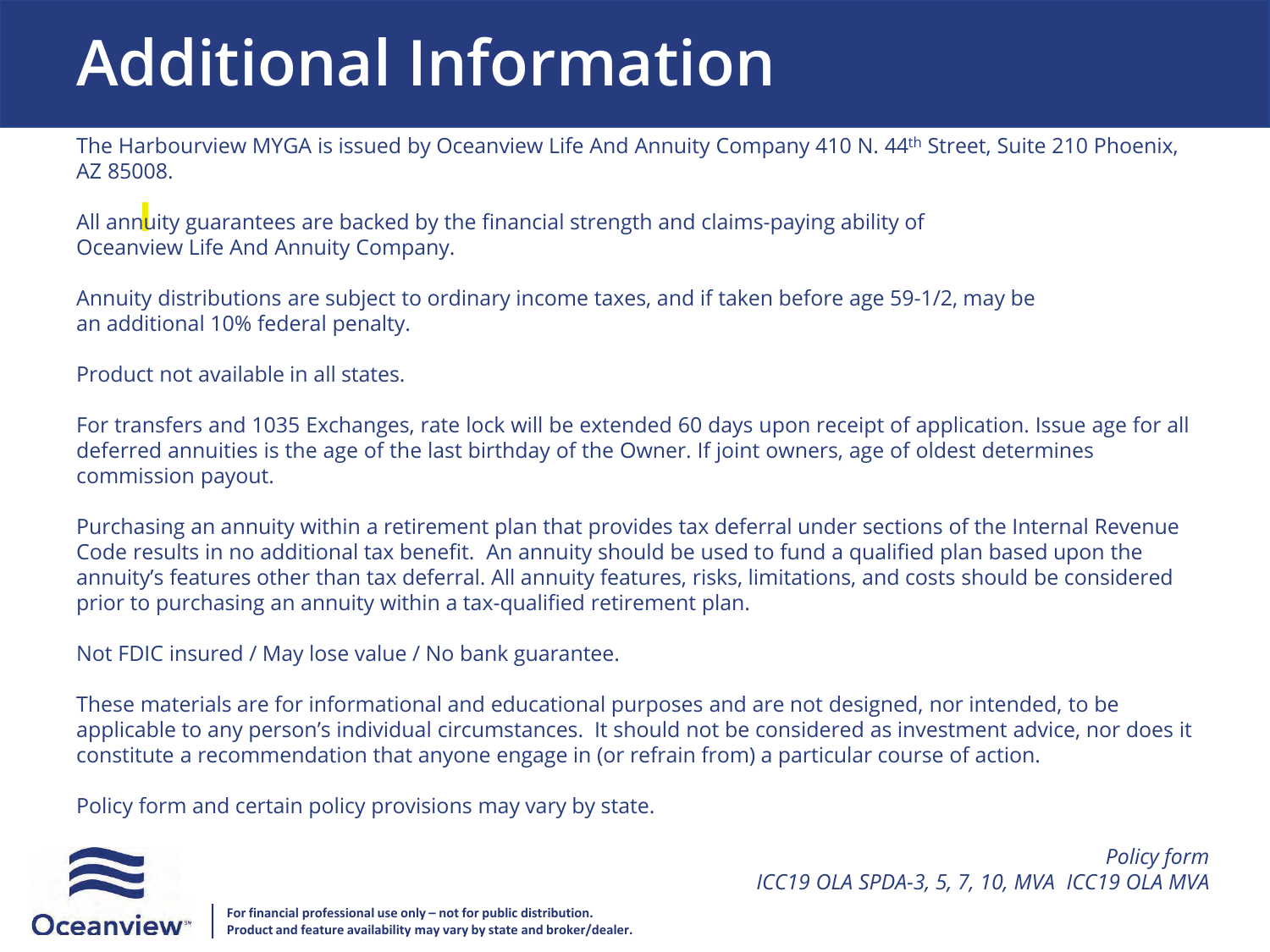# **Next Steps**

All Producers: *I have completed this Oceanview Life and Annuity Company product Training.*

#### Producers in NAIC Model States – Adequate Knowledge Attestation:

Certain states have adopted the NAIC Annuity Suitability Model Regulation, which among other things prohibits an agent from selling an annuity contract unless the agent has "adequate knowledge" at the time of the sale to recommend the product. In the event that I have pending business with Oceanview Life at the time of this attestation and in the event that business was solicited in a state that has adopted the NAIC Suitability Model-based "adequate knowledge" standard, I confirm that after completing this training:



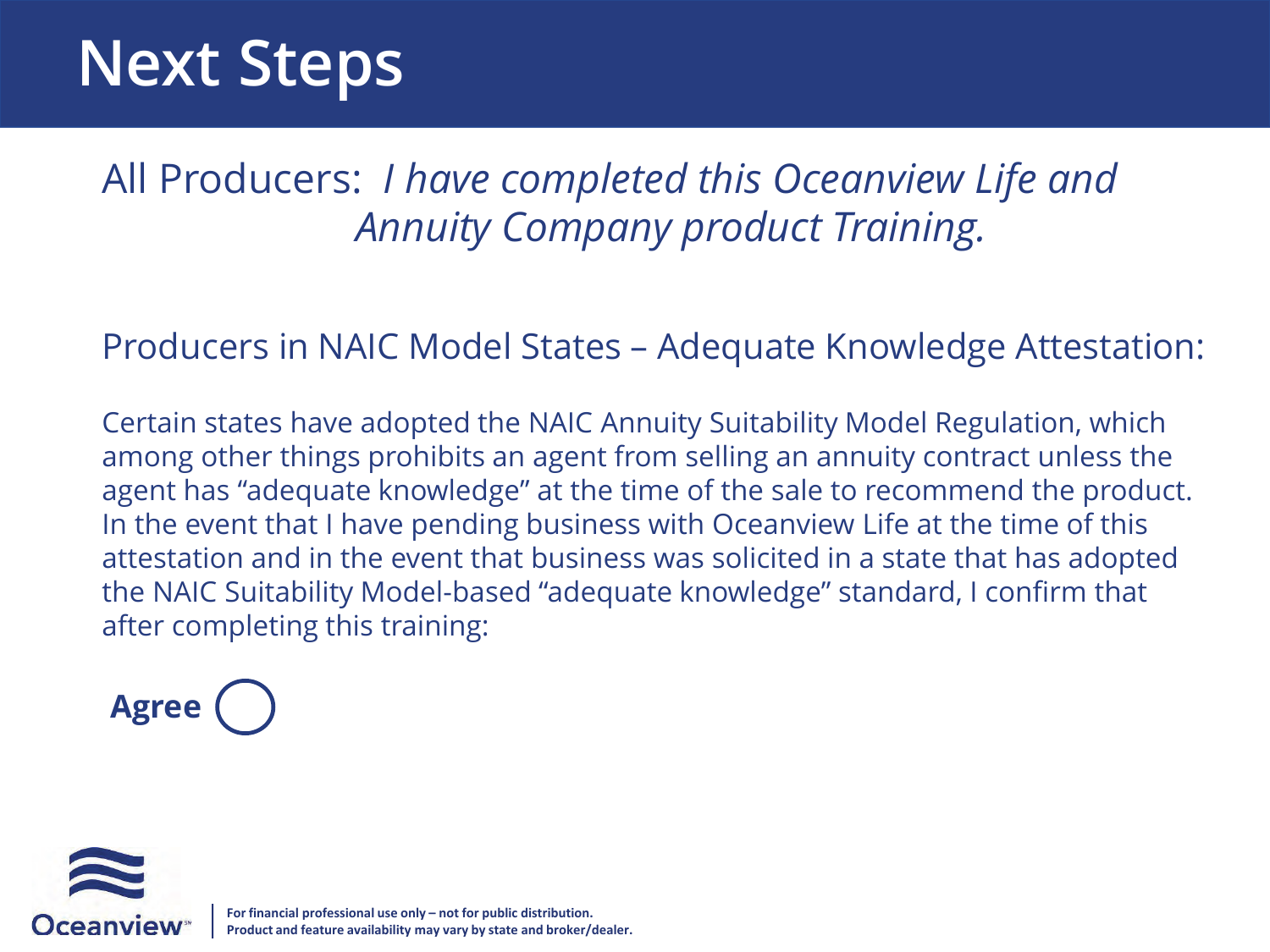# **Next Steps**



- 1. Get Licensed/Appointed with Oceanview at www.oceanviewlife.com
- 2. Identify 10 Clients/Prospects with maturing CD's, cash on the side lines, year-end bonuses, 1035 exchanges that The **Harbourview Series Multi-Year Guaranteed Annuity (MYGA) would be right for.**